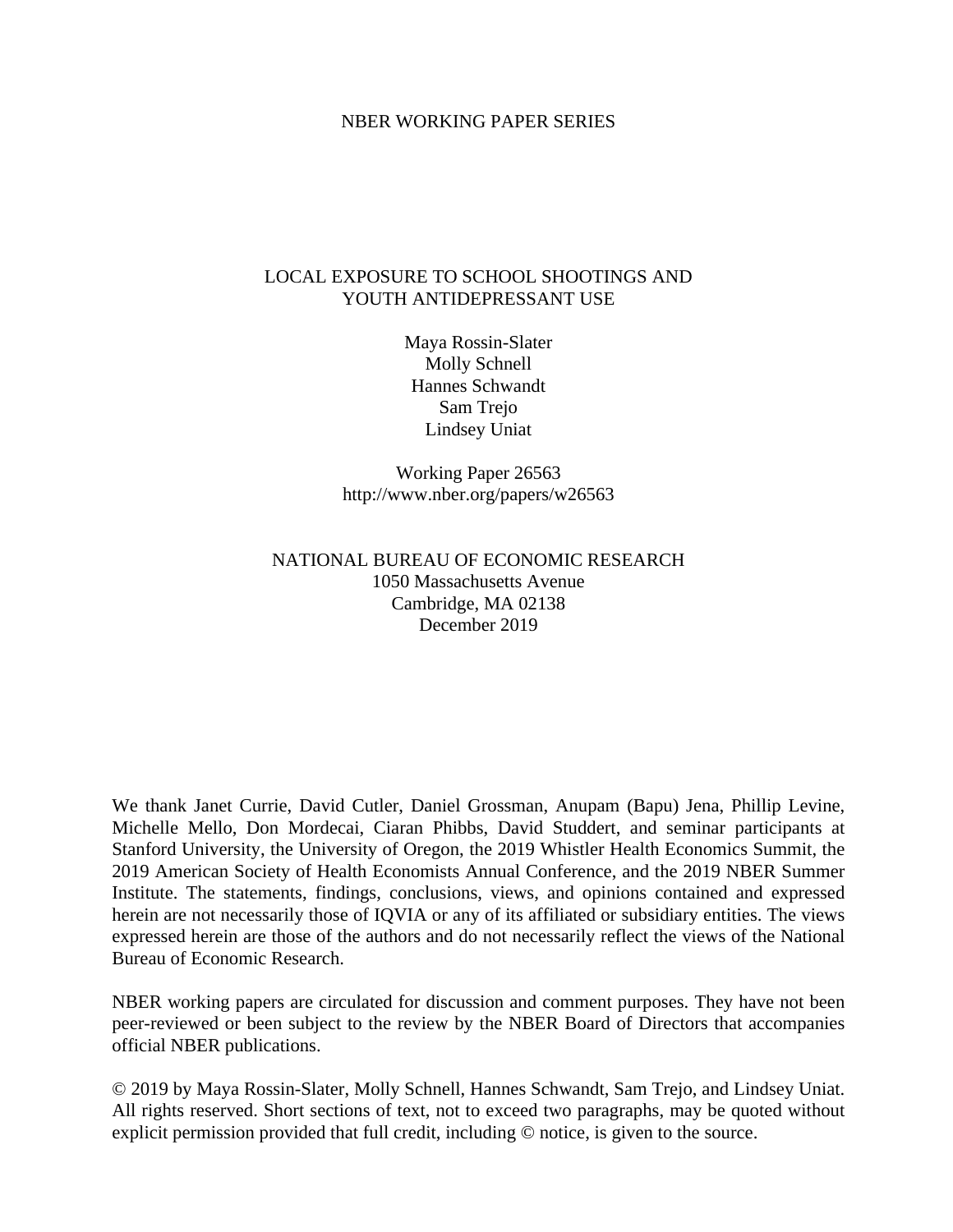Local Exposure to School Shootings and Youth Antidepressant Use Maya Rossin-Slater, Molly Schnell, Hannes Schwandt, Sam Trejo, and Lindsey Uniat NBER Working Paper No. 26563 December 2019 JEL No. I18,I31,J13

#### **ABSTRACT**

While over 240,000 American students experienced a school shooting in the last two decades, little is known about the impacts of these events on the mental health of surviving youth. Using large-scale prescription data from 2006 to 2015, we examine the effects of 44 school shootings on youth antidepressant use in a difference-in-difference framework. We find that local exposure to fatal school shootings increases youth antidepressant use by 21.4 percent in the following two years. These effects are smaller in areas with a higher density of mental health providers who focus on behavioral, rather than pharmacological, interventions.

Maya Rossin-Slater Department of Medicine Stanford University School of Medicine 615 Crothers Way Encina Commons, MC 6019 Stanford, CA 94305-6006 and NBER mrossin@stanford.edu

Molly Schnell Department of Economics Northwestern University 2211 Campus Drive Evanston, IL 60208 and NBER schnell@northwestern.edu

Hannes Schwandt **SESP** Northwestern University 2120 Campus Drive Evanston, IL 60208 and CEPR schwandt@northwestern.edu Sam Trejo Stanford University Graduate School of Education 485 Lasuen Mall Stanford, CA 94305 samtrejo@stanford.edu

Lindsey Uniat Department of Economics Yale University 28 Hillhouse Ave New Haven, CT 06511 lindsey.uniat@yale.edu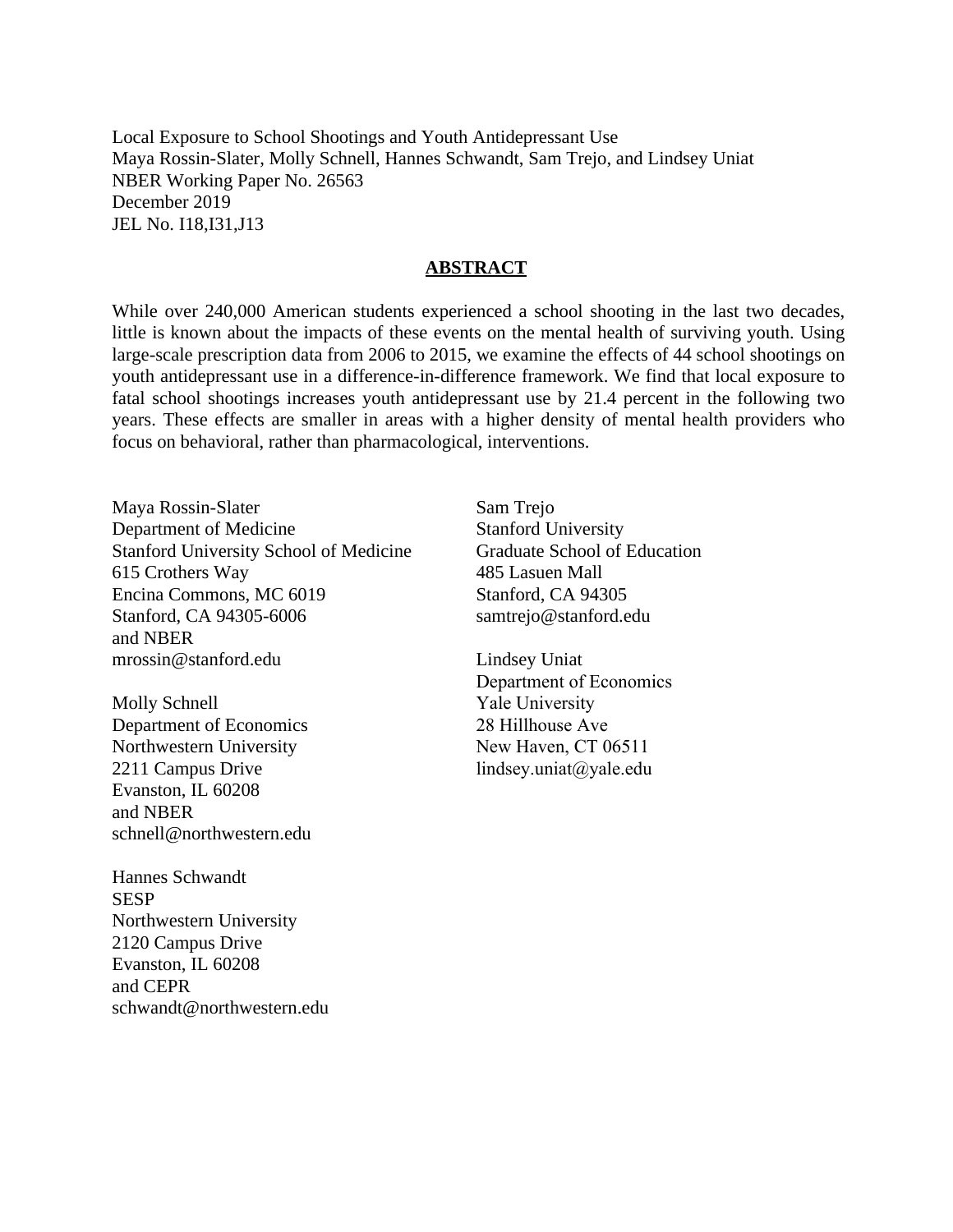#### **1 Introduction**

School shootings have become frequent tragedies in the United States. There have been over 234 shootings at primary and secondary schools since the shooting at Columbine High in April 1999, resulting in the loss of 144 lives [\(Cox et al., 2018\)](#page-17-0). Public attention often focuses on the victims who were killed, but an important and understudied question is how survivors fare in the subsequent months and years. While over 240,000 students were on school grounds during a shooting in the past 20 years, little is known about the impacts of these events on the mental health of surviving youth.<sup>1</sup> The large private and social costs of mental illness—especially during childhood—suggest that estimates of the effects of school shootings on mental health may be critical for assessing the overall welfare consequences of these events.<sup>2</sup>

In this paper, we examine the impacts of local exposure to school shootings on an important indicator of youth mental health: the use of prescription antidepressants.<sup>3</sup> To do so, we combine data on the near universe of antidepressant prescriptions filled at U.S. retail pharmacies between January 2006 and March 2015 with information on 44 school shootings that occurred between January 2008 and April 2013. Our empirical strategy compares the number of antidepressant prescriptions written by providers practicing 0–5 miles from a school that experienced a shooting ("shooting-exposed areas") to the number of prescriptions written by providers practicing 10–15 miles away ("reference areas"), both before and after the shooting.<sup>4</sup> We include month-by-year and school-by-area fixed effects in all specifications,

<sup>1</sup>Leading scholars across multiple disciplines have recently called for more research on the impacts of shootings on survivors [\(Rowhani-Rahbar et al., 2019;](#page-19-0) [Iancu et al., 2019;](#page-18-0) [Travers et al., 2018\)](#page-20-0).

<sup>&</sup>lt;sup>2</sup>Mental illness in childhood has been shown to have negative long-term impacts on human capital formation and adult economic outcomes, exceeding the impacts of poor physical health conditions such as childhood epilepsy and low birth weight [\(Currie and Stabile, 2006;](#page-17-1) [Currie et al., 2010;](#page-17-2) [Goodman et al.,](#page-18-1) [2011\)](#page-18-1). Recent estimates suggest that depression alone costs the U.S. economy over \$210 billion per year in lost productivity, missed days of work, and direct health care costs stemming from related physical and mental illnesses [\(Greenberg et al., 2015\)](#page-18-2).

<sup>3</sup>Antidepressants are frequently used to treat mental health conditions that may be particularly relevant for shooting survivors, including major depressive disorder and post-traumatic stress disorder [\(American](#page-17-3) [Psychiatric Association, 2004,](#page-17-3) [2010\)](#page-17-4).

<sup>&</sup>lt;sup>4</sup>We demonstrate that our results are robust to using alternative distances between schools and providers to define shooting-exposed areas and to using providers located in the vicinity of matched control schools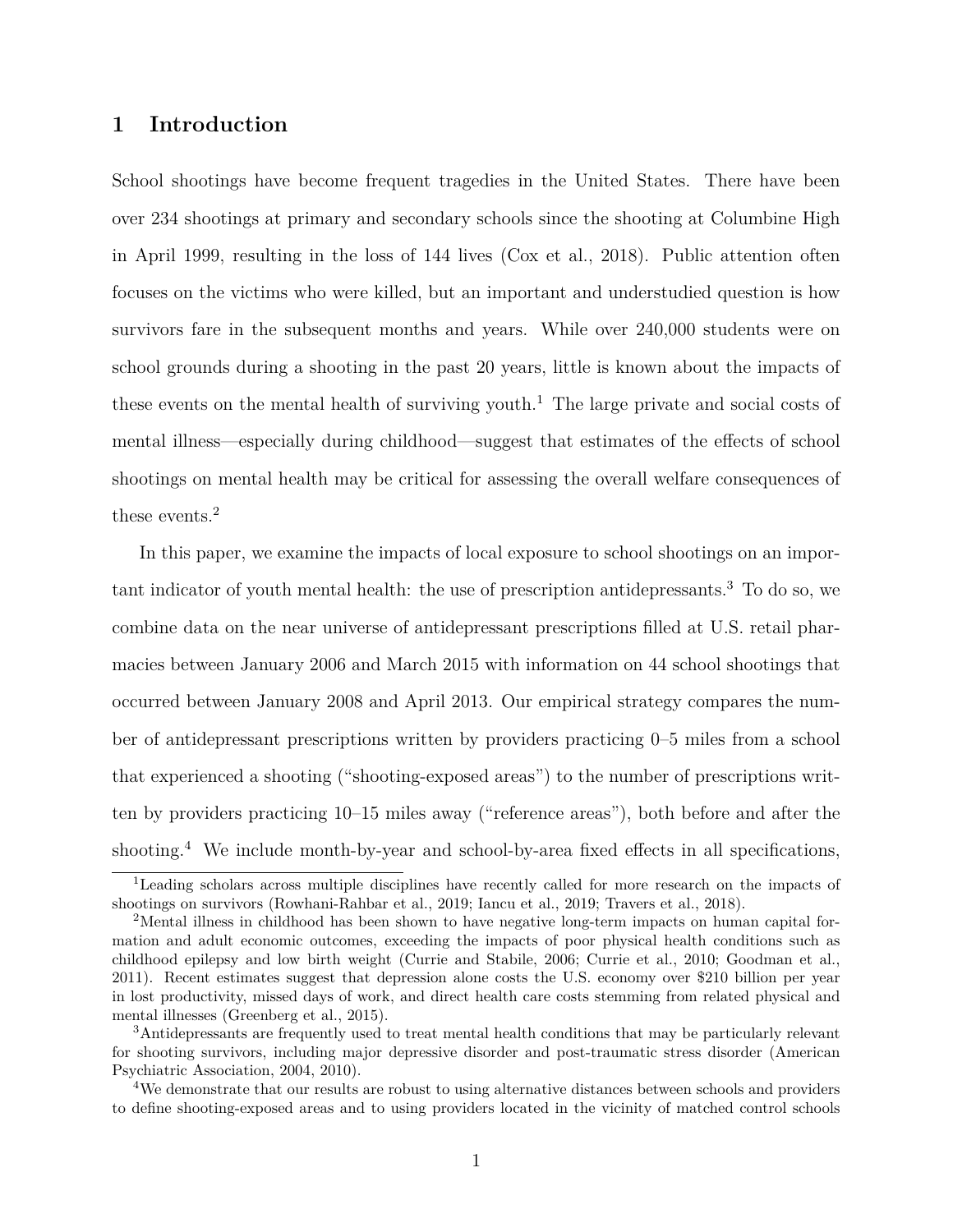thereby controlling for overall trends in antidepressant use and all time invariant differences across locations.

We find that fatal school shootings have large and persistent impacts on the mental health of local youth. In the two years following a fatal school shooting, the monthly number of antidepressant prescriptions written to individuals under age 20 is 21.3 percent higher in the shooting-exposed relative to the reference areas. Consistent with clinical practice guidelines regarding minimum treatment duration, this effect persists when we extend the post-shooting observation window to three years [\(American Psychiatric Association, 2004,](#page-17-3) [2010\)](#page-17-4).<sup>5</sup> We find no effects of non-fatal school shootings on youth antidepressant use. We further find no effects of fatal school shootings on antidepressant use among adults.

As communities may differ in their capacity to cope with shooting-related trauma, we investigate heterogeneity in effects by the local availability of mental health care resources. We find that school shootings have smaller effects on youth antidepressant use in areas with a higher density of mental health providers who focus on behavioral, rather than pharmacological, interventions (i.e., psychologists and social workers).<sup>6</sup> This pattern suggests that youth in areas with a higher density of non-prescribing mental health providers are either less affected by school shootings or are more likely to rely on non-pharmacological treatment in the aftermath of a shooting. While the relative effectiveness of behavioral and pharmacological mental health treatment is still debated (e.g., [Ross et al., 2019,](#page-19-1) [Cipriani et al., 2018,](#page-17-5) [Cronin et al., 2017\)](#page-17-6), substitution toward non-drug treatment could be welfare-improving if antidepressants are used inappropriately to treat survivors of school shootings.

Our study is the largest analysis of the impacts of school shootings on youth mental health to date. Despite the prevalence of school shootings in the United States, previous

that did not experience a shooting as alternative reference areas.

<sup>&</sup>lt;sup>5</sup>This persistence might also reflect a deterioration in mental health and community well-being resulting from increased firearm purchases and gun-related deaths following a shooting [\(Studdert et al., 2017;](#page-20-1) [Levine](#page-18-3) [and McKnight, 2017\)](#page-18-3).

<sup>&</sup>lt;sup>6</sup>Notably, we find no difference in effects between areas with high versus low densities of providers who commonly prescribe antidepressants to children (i.e., physicians in psychiatry, family medicine, and pediatrics). This evidence suggests that physicians have the capacity to treat youth exposed to school shootings even in areas with a relatively low density of such providers.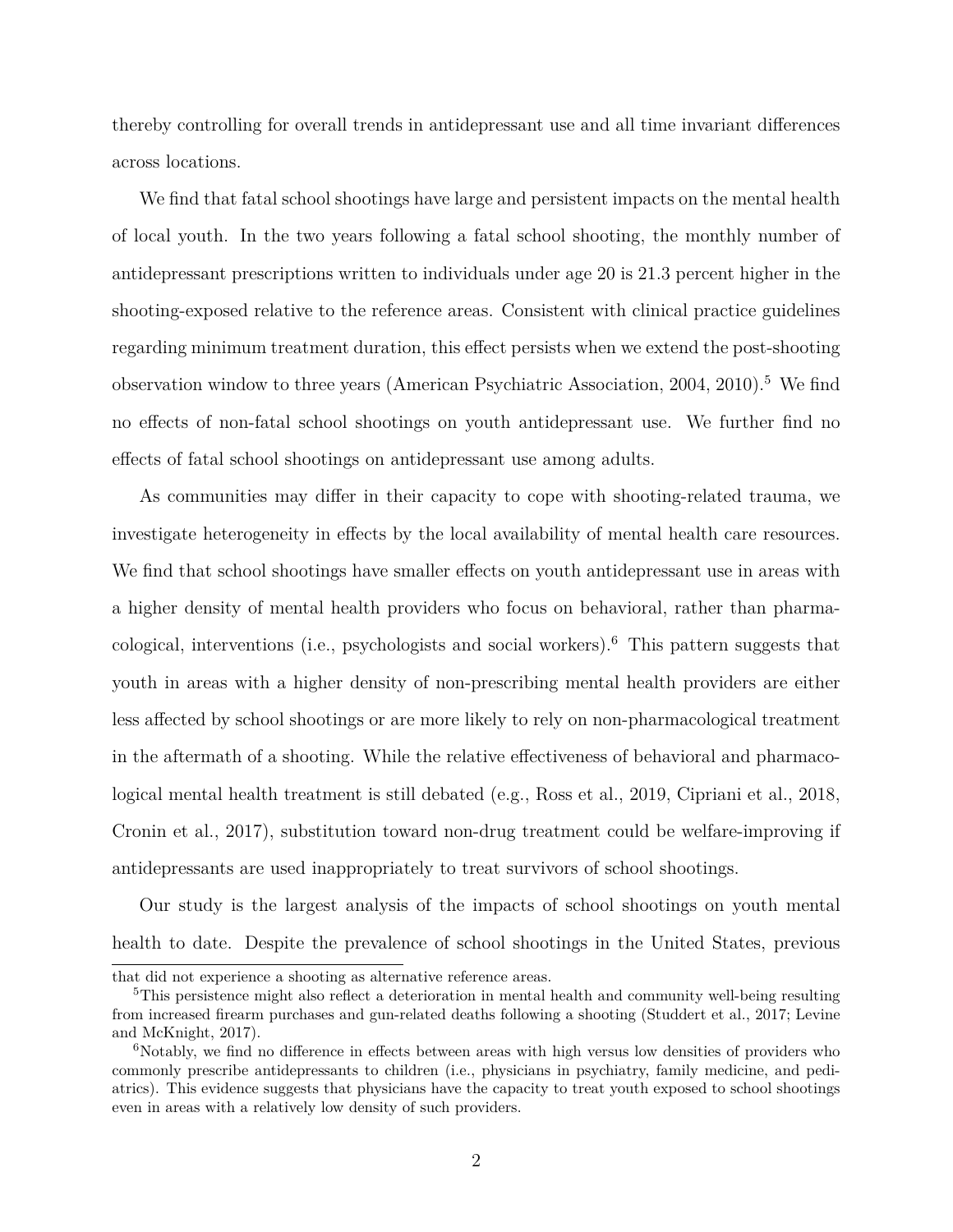work on their mental health consequences is limited to studies of students at several schools in the 1980s and 1990s.<sup>7</sup> These studies suggest that such events are associated with adverse psychological outcomes, but they rely on small samples, often lack control groups or preexposure data, and use surveys that may be subject to selective response bias [\(Lowe and](#page-18-4) [Galea, 2017;](#page-18-4) [Travers et al., 2018;](#page-20-0) [Bharadwaj et al., 2017\)](#page-17-7). Furthermore, it may be hard to extrapolate correlations from 30–40 years ago to events happening today. In contrast, we examine the effects of 44 school shootings that occurred across the United States between 2008 and 2013, exploit a quasi-experimental design that controls for fixed differences across locations and trends in antidepressant use, and use comprehensive prescription data that is not subject to survey response bias.

Our work further contributes to the literature on the causal determinants of poor mental health among children. Despite evidence that childhood mental illness can have lasting consequences that often exceed those attributed to poor physical health [\(Currie and Stabile,](#page-17-1) [2006;](#page-17-1) [Currie et al., 2010;](#page-17-2) [Goodman et al., 2011\)](#page-18-1), causes of poor mental health in childhood are not well understood. Prior work has found a positive association between exposure to various forms of violence—such as neighborhood crime, domestic violence, and school bullying—and mental illness among children.<sup>8</sup> However, exposure to these sources of violence is correlated with other determinants of mental health such as economic insecurity (e.g., [Pah](#page-19-2) [et al., 2017\)](#page-19-2), thereby making causal inference challenging.<sup>9</sup> Furthermore, the literature on resilience documents children's ability to "bounce back" after trauma (e.g., [Agaibi and](#page-17-8) [Wilson, 2005;](#page-17-8) [Goldstein and Brooks, 2005\)](#page-18-5), implying that whether and how much exposure

<sup>7</sup>For example, see: [Pynoos et al.](#page-19-3) [\(1987\)](#page-19-3); [Nader et al.](#page-19-4) [\(1990\)](#page-19-4); [Schwarz and Kowalski](#page-19-5) [\(1991a](#page-19-5)[,b,](#page-19-6) [1992b,](#page-19-7)[a\)](#page-19-8); [Schwarz et al.](#page-19-9) [\(1993\)](#page-19-9); [Sloan et al.](#page-19-10) [\(1994\)](#page-19-10); [Stretesky and Hogan](#page-19-11) [\(2001\)](#page-19-11); [Brener et al.](#page-17-9) [\(2002\)](#page-17-9); [Addington](#page-17-10) [\(2003\)](#page-17-10).

<sup>&</sup>lt;sup>8</sup>For example, see: [Lowe et al.](#page-18-6) [\(2015\)](#page-18-6); [Breslau et al.](#page-17-11) [\(1998\)](#page-17-11); [Fowler et al.](#page-18-7) [\(2009\)](#page-18-7); [Krug et al.](#page-18-8) [\(2002\)](#page-18-8); [Flannery et al.](#page-18-9) [\(2004\)](#page-18-9); [Janosz et al.](#page-18-10) [\(2008\)](#page-18-10); [Mrug et al.](#page-18-11) [\(2008\)](#page-18-11).

<sup>&</sup>lt;sup>9</sup>Moreover, it is possible that school shootings have different effects on youth mental health relative to other types of violence. A recent study of police killings of African Americans found a deterioration in the self-reported mental health of black adults in the general population, due to communal bereavement and increased fear and vigilance [\(Bor et al., 2018\)](#page-17-12). Analogously, youth exposed to school shootings may suffer differentially because of the direct connection they feel to victims in their local community and the loss of a sense of security at their schools.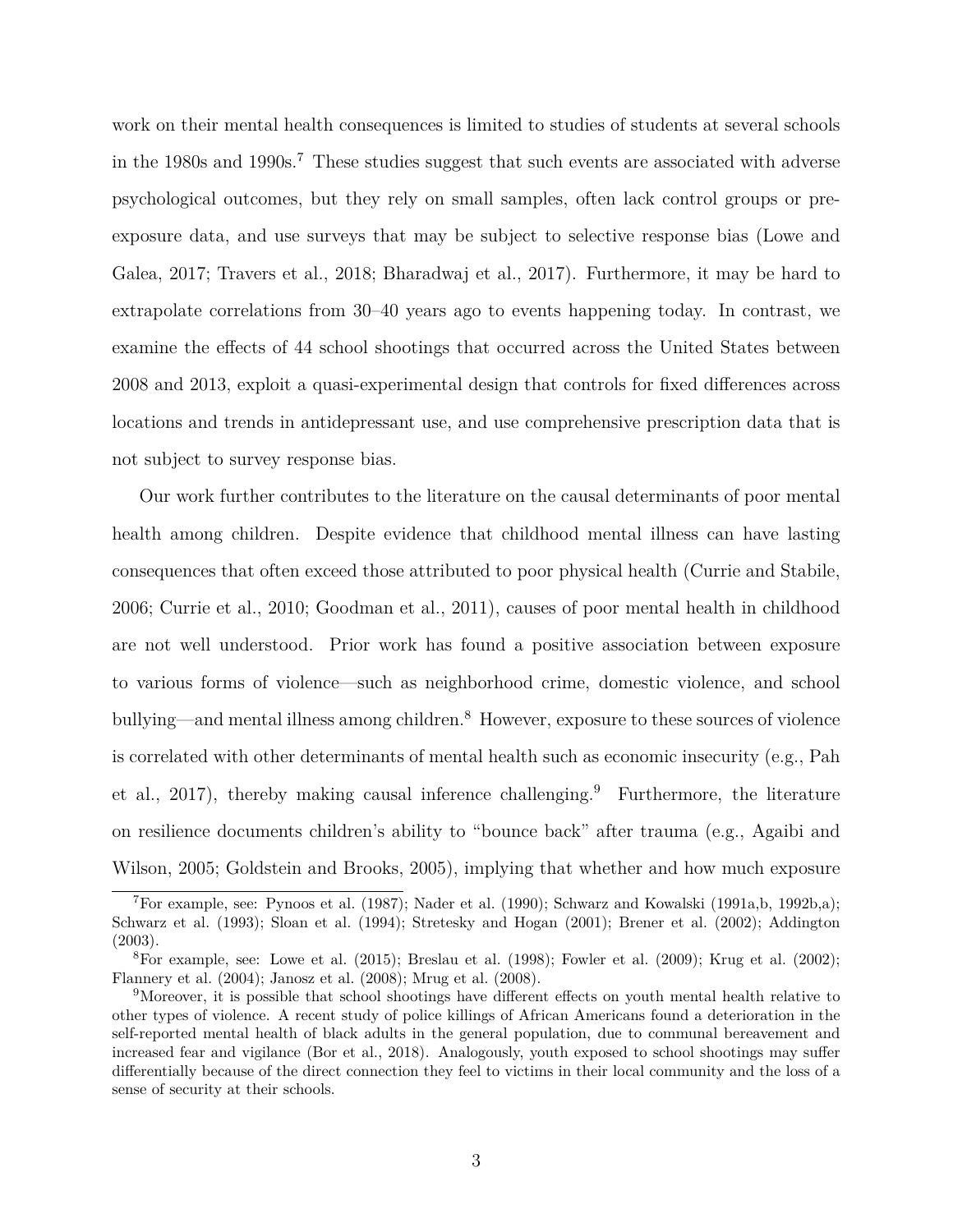to violence affects the mental health of youth are ultimately empirical questions. Our results indicate that exposure to a single violent event can have lasting impacts on youth mental health.

#### <span id="page-5-0"></span>**2 Data**

Data on antidepressant prescriptions from January 2006 to March 2015 come from the IQVIA Xponent database, a prescriber-level panel covering prescriptions filled at most U.S. retail pharmacies.<sup>10</sup> In contrast to typical claims data sets that cover either one or a few insurers, the IQVIA data cover the near universe of prescriptions irrespective of insurance coverage or type. For each prescriber, the data contain the number of antidepressant prescriptions written in each month to individuals in binned age groups.<sup>11</sup> Our primary analysis focuses on antidepressants prescribed to youth, whom we define as individuals under age 20 (i.e., aged 0–19). The data further contain prescriber practice addresses in 2014 from the American Medical Association. We use these addresses to calculate distances between providers and schools.

Information on school shootings comes from the *Washington Post* school shootings database, which contains all acts of gunfire at primary and secondary schools during school hours since the Columbine High massacre on April 20,  $1999<sup>12</sup>$  The database excludes shootings at afterhours events, accidental discharges that caused no injuries to anyone other than the person handling the gun, and suicides that occurred privately or posed no threat to other students. For each shooting, the data include information on the date, the school's name and address, the number of victims who were killed or injured, the gender and age of the shooter(s), and whether or not the shooter(s) died.

 $10IQVIA$  obtains this data directly from over 90 percent of all retail pharmacies and imputes prescriptions for missing pharmacies to match industry totals.

 $11\,\text{Age}$  is provided in the following bins: 0–2, 3–9, 10–19, 20–39, 40–59, 60–64, 65–74, 75–84, and 85+.

<sup>12</sup>To compile the database, reporters used *LexisNexis*, news articles, open-source databases, law enforcement reports, information from school websites, and calls to schools and police departments. The database is updated as facts emerge about individual cases. The version of the database used in this paper is from June 20, 2018.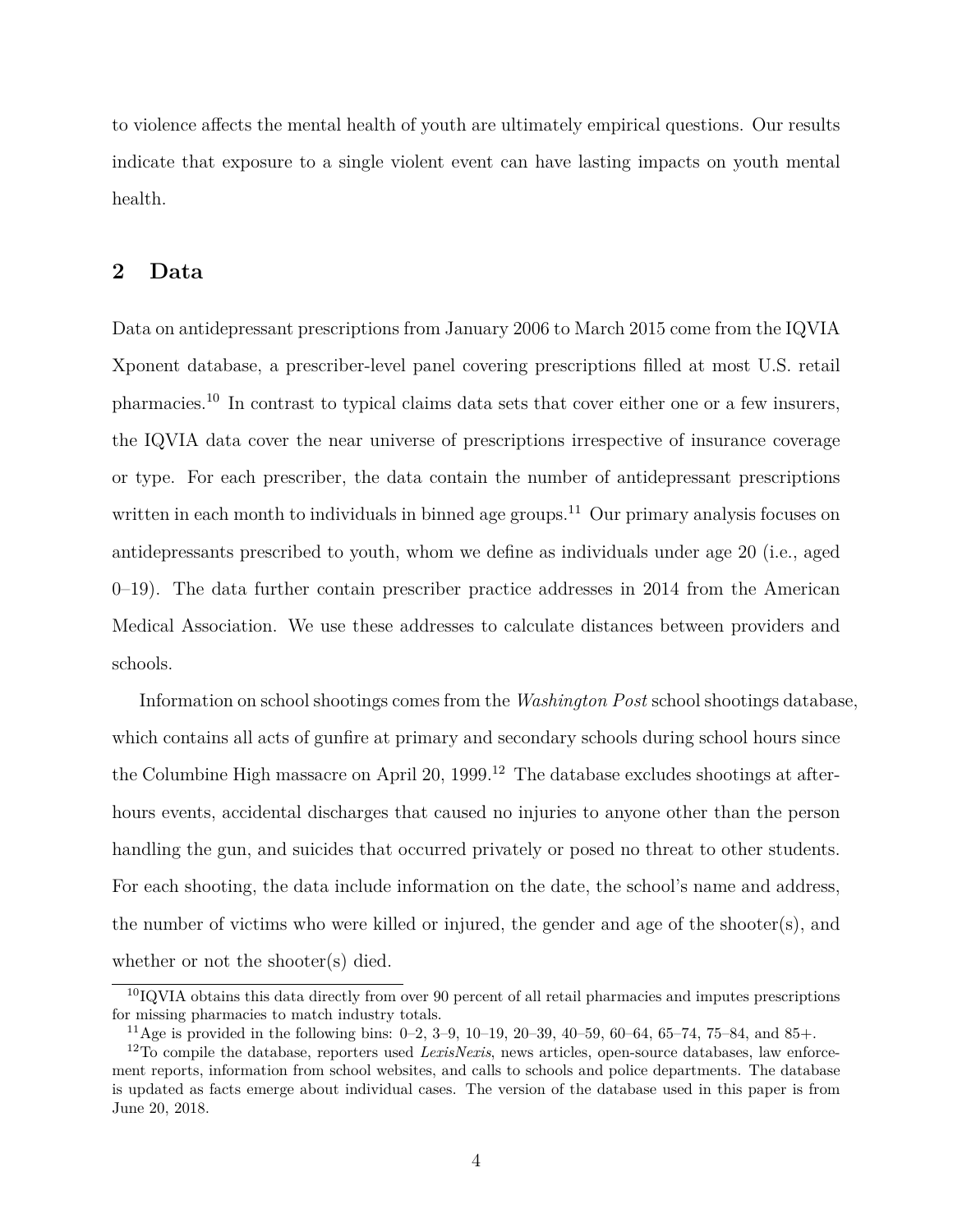In addition to information on the shooting itself, the *Washington Post* data further contain characteristics and basic student socio-demographics for the affected schools. For example, the data include information on grade levels, type of school (e.g., public or private), the racial composition of students, and the share of students receiving free or reduced price lunch. To examine how schools that experienced a shooting compare to the average U.S. school, we supplement the *Washington Post* data with school and district characteristics for all primary and secondary schools in the United States for the 2009–2010 school year from the Stanford Education Data Archive [\(Reardon et al., 2017\)](#page-19-12). As discussed in Section [3.1,](#page-10-0) we also use these characteristics to select schools that are observationally similar to schools that experienced a shooting as an alternative control group.

To allow for at least two years of prescription data before and after each shooting, we consider the 48 school shootings that occurred between January 2008 and April 2013. For each of these events, we calculate the monthly number of antidepressant prescriptions written to individuals under age 20 by providers practicing in two areas: a shooting-exposed area of 0–5 miles from the school and a reference area of 10–15 miles from the school. We calculate these monthly totals for the two years surrounding each shooting. We only keep data for the first shooting that occurred at a given school since 1999 (46 school shootings over our sample window) and for schools with at least one antidepressant prescription written to an individual under 20 by a provider practicing in the shooting-exposed area in each of the relevant 48 months (44 school shootings). The school shootings included in our main analysis are listed in Appendix Table [A1.](#page-34-0)

While comprehensive, the IQVIA data are not without shortcomings. First, we only observe the number of prescriptions, not the number of pills or strength of the medication provided with each script. While the number of scripts could increase without the total quantity of antidepressants dispensed rising, more frequent but smaller prescriptions would suggest increased monitoring that in itself is indicative of worsening mental health [\(Amer](#page-17-4)[ican Psychiatric Association, 2010\)](#page-17-4). Second, since the data are collected from pharmacies,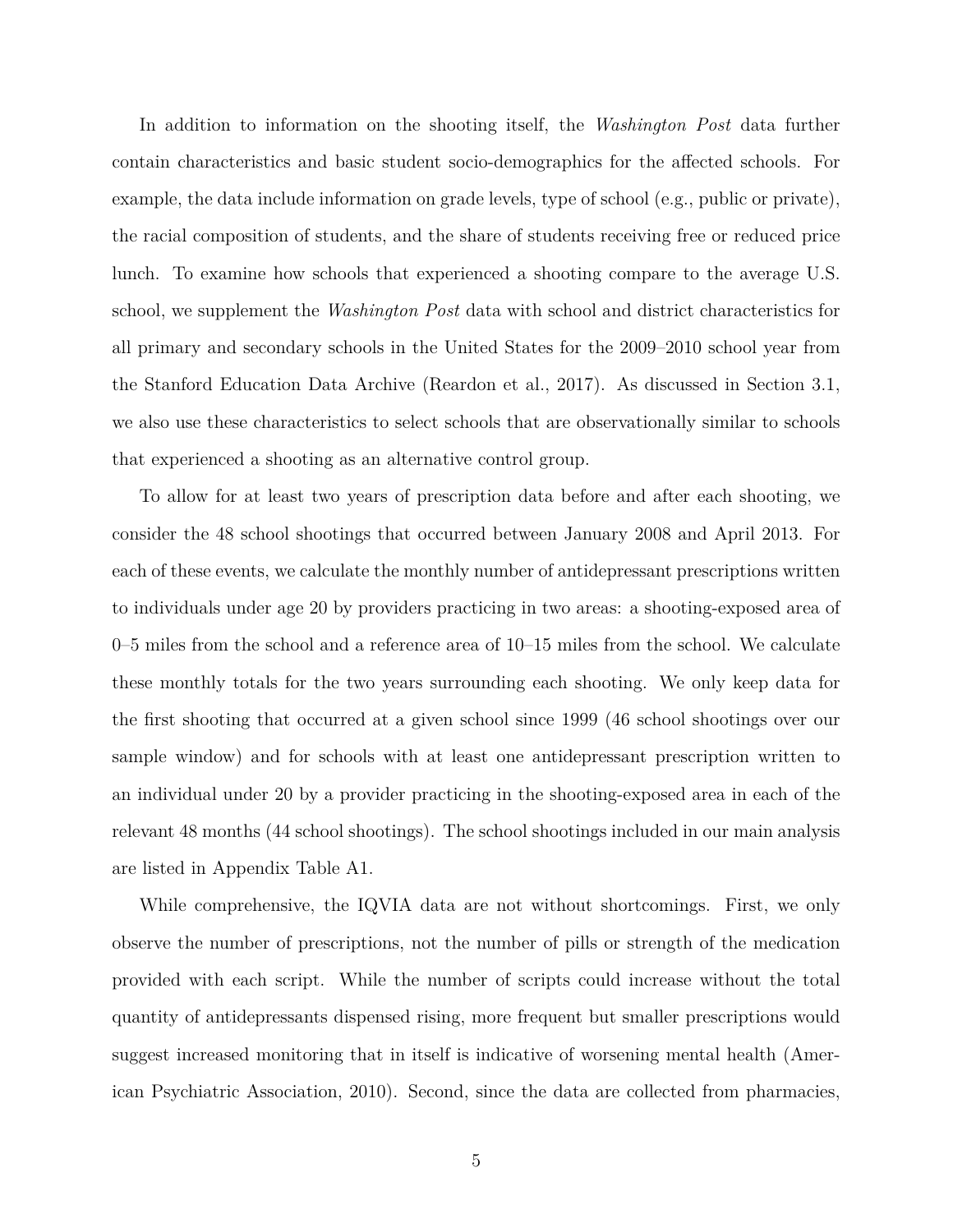they do not include information on the number of patients seen by each provider. As we therefore do not have the population base necessary to construct prescription rates, we use log antidepressant prescriptions as our main outcome variable. As an alternative outcome, we consider antidepressant prescription rates calculated as the number of antidepressant prescriptions written to individuals under by providers practicing in a given area divided by the number of individuals under age 20 living in the same area. To construct these population measures, we aggregate block group–level population counts from the 2010 census across all block groups within  $0-5$  and  $10-15$  miles of each school.<sup>13</sup>

Since April 1999, the number of school shootings in the United States has ranged from five in 2002 to 17 in the first five months of 2018 (see Appendix Figure [A1\)](#page-26-0). A total of 240,718 students were enrolled in schools that experienced a shooting over this time period. Among the 44 school shootings in our analysis, Table [1](#page-23-0) shows that an average of 0.66 victims were injured in each event and 15 resulted in at least one victim death ("fatal" shootings). Among fatal shootings, an average of 2.80 victims were killed. Shooters were on average 20.4 years old, 91 percent of shooters were male, and 14 percent of events resulted in a shooter's death. Relative to the average U.S. school, schools that experienced a shooting on average had higher enrollment, were less likely to be private, were more likely to only have high school grades, and had a higher share of black students. There were no significant differences in average characteristics between schools with fatal and non-fatal shootings.

Finally, to examine heterogeneity in effects by the local availability of mental health care resources we use data on the locations of child mental health providers from the Centers for Disease Control and Prevention  $(CDC)^{14}$  For each county, the data provide the number of pediatricians, family physicians, psychiatrists, psychologists, and licensed social workers in 2015 per 1,000 children aged 0–17. As an alternative measure of provider density, we also calculate the number of providers in the IQVIA data who prescribed at least one antide-

 $13$ The census reports population counts for individuals aged 0–17 and individuals aged 18 and above. For each area, we estimate the population under age 20 by assuming that the population of individuals aged 18 and 19 is  $\frac{2}{18}$  of the population aged 0–17.

<sup>&</sup>lt;sup>14</sup>Available at <https://www.cdc.gov/childrensmentalhealth/stateprofiles-providers.html>.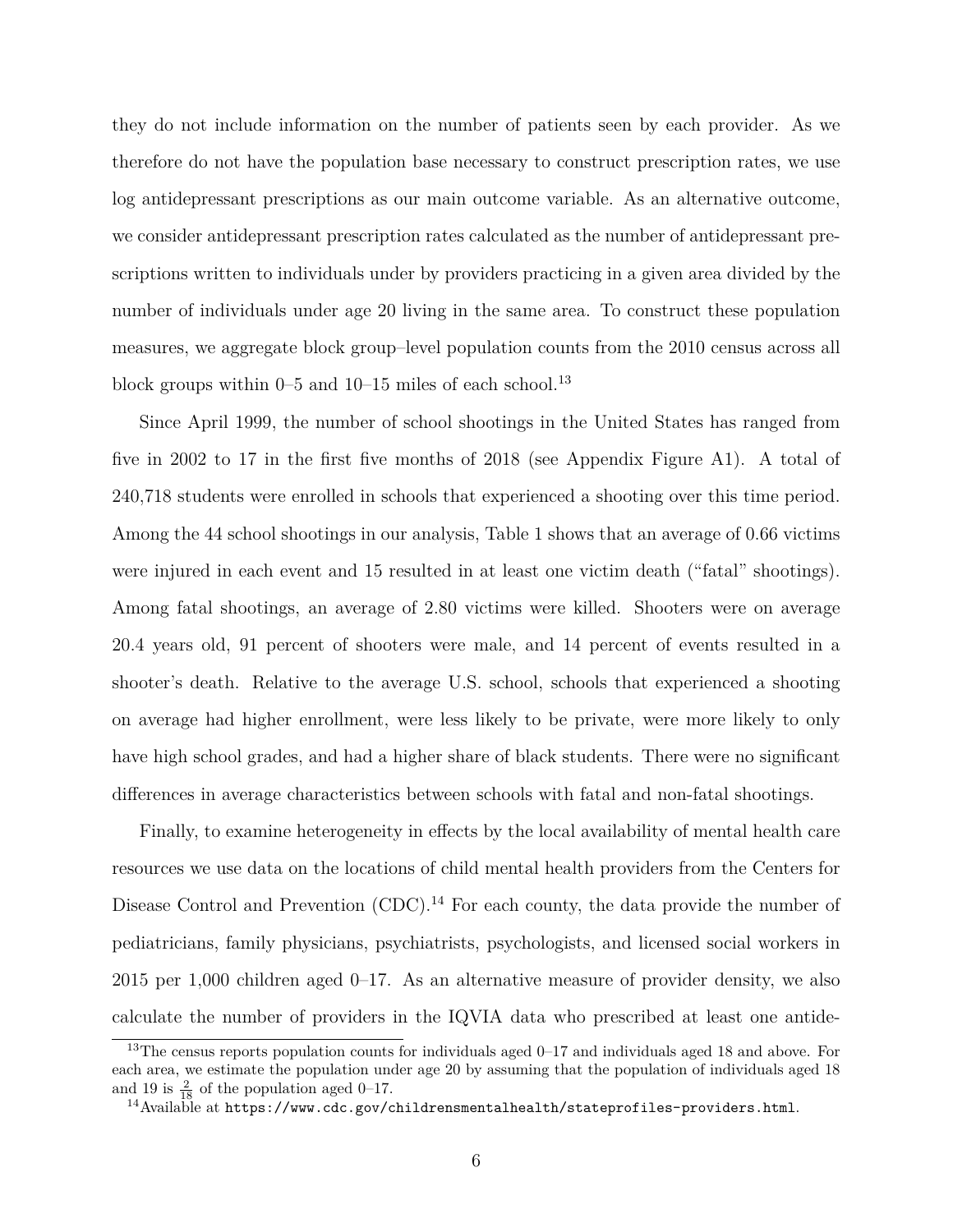pressant to an individual under age 20 in 2010 per individuals under age 20 in each school's shooting-exposed area.

#### <span id="page-8-1"></span>**3 Effects of school shootings on youth antidepressant use**

To examine changes in youth antidepressant use surrounding school shootings, we begin by plotting monthly antidepressant prescription rates for individuals under age 20 in the two years surrounding a school shooting. We plot prescription rates separately for the shootingexposed and reference areas and separately for fatal and non-fatal shootings. We further plot linear fits of the data using only pre-shooting observations; these lines provide counterfactuals for how prescriptions are expected to have progressed in the absence of a school shooting.

As shown in Figure [1,](#page-21-0) antidepressant use in the shooting-exposed areas increases dramatically following a school shooting. There is no apparent trend break in the reference areas. The increase in antidepressant prescription rates in the shooting-exposed areas is noticeably larger following fatal than non-fatal shootings. Remarkably, antidepressant prescription rates remain at elevated levels in the shooting-exposed areas through the end of the observation period.

We formalize this comparison between changes in antidepressant prescriptions following a school shooting across the shooting-exposed and reference areas using a difference-indifference design. In particular, we estimate the following equation separately for fatal and non-fatal school shootings:

<span id="page-8-0"></span>
$$
ln(RX_{sta}) = \beta_0 + \beta_1 Post_t + \beta_2 Post_t \times SE_a + \sigma_t + \delta_s \times SE_a + \epsilon_{sta}
$$
 (1)

where  $ln(RX_{sta})$  denotes the natural log of the number of antidepressant prescriptions written to individuals under age 20 in area *a* of school *s* in month *t*, *P ost<sup>t</sup>* is an indicator that equals one for months in or after a school shooting and zero otherwise, *SE<sup>a</sup>* is an indicator that equals one for shooting-exposed areas and zero for reference areas,  $\sigma_t$  is a vector of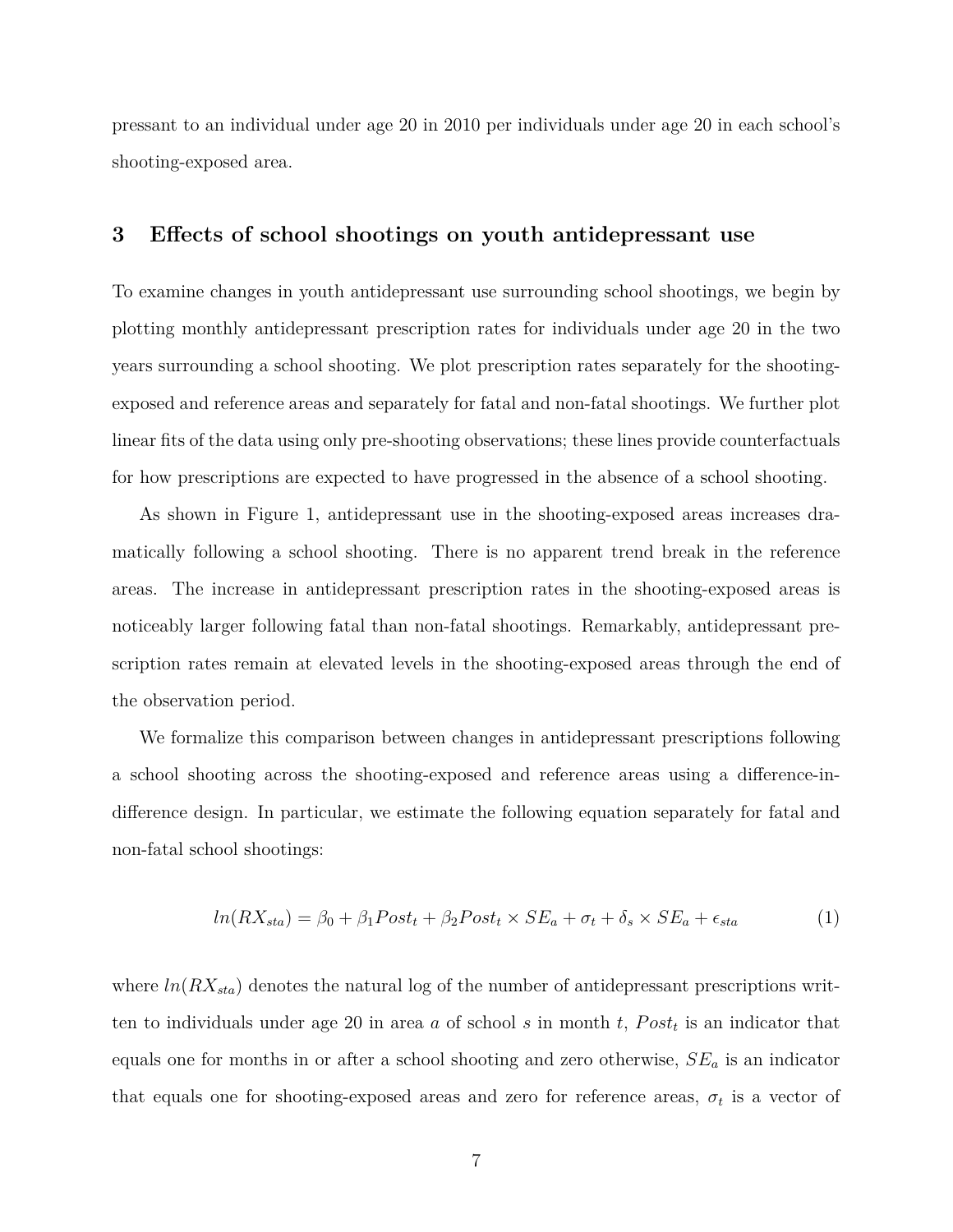month-by-year fixed effects,  $\delta_s \times SE_a$  is a vector of school-by-area fixed effects, and  $\epsilon_{sta}$  is an error term. Standard errors are clustered at the school-by-area level. As we expect the prescribing patterns of providers to be more affected by a school shooting when a larger share of their patient base is directly exposed to the event, we weight these regressions by total school enrollment.

Panel A of Table [2](#page-24-0) presents results from estimation of Equation [\(1\)](#page-8-0). Since the outcome is log antidepressant prescriptions, our coefficient of interest,  $\beta_3$ , measures the percentage difference in the post-shooting change in the number of antidepressant prescriptions written to individuals under age 20 between the shooting-exposed and reference areas. As shown in Column (1), the average monthly number of antidepressant prescriptions written to individuals under age 20 is 21.3 percent higher in the shooting-exposed areas relative to the reference areas in the two years after a fatal shooting versus the two years before. When extending the post-shooting observation window to three years (Column (2)), we observe a 24.5 percent increase in the average monthly number of antidepressant prescriptions written for youth. We find no statistically significant changes in youth antidepressant use following non-fatal school shootings (Columns  $(3)$ – $(4)$ ). As shown in Panel B, our results are very similar in percentage terms when we instead use prescription rates as the outcome variable.

Our difference-in-difference strategy requires that prescriptions would have shown similar trends across the shooting-exposed and reference areas in the absence of a school shooting. To examine the validity of this parallel trends assumption and to explore the time path of effects, we also estimate quarterly event study specifications.<sup>15</sup> In particular, we estimate the following equation separately for fatal and non-fatal school shootings:

<span id="page-9-0"></span>
$$
ln(RX_{sta}) = \pi_0 + \sum_{k=-8, k \neq -1}^{k=7} \rho_k \mathbf{1}[q(t) - s^* = k]
$$
  
+ 
$$
\sum_{k=-8, k \neq -1}^{k=7} \tau_k \mathbf{1}[q(t) - s^* = k] \times SE_a + \sigma_t + \delta_s \times SE_a + \epsilon_{sta}
$$
 (2)

<sup>&</sup>lt;sup>15</sup>We define the quarter of the shooting as the three-month period starting with the month of the shooting.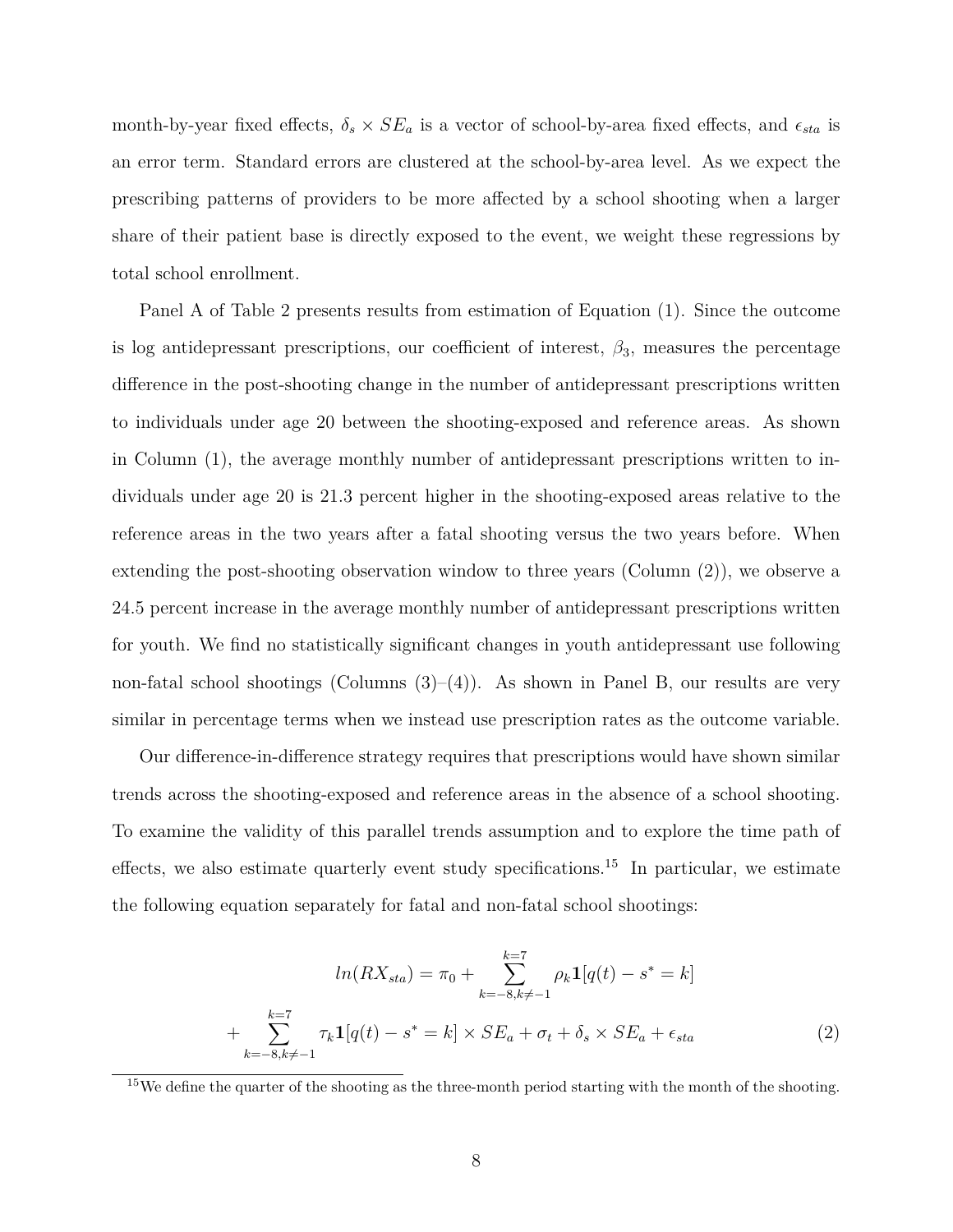where  $s^*$  denotes the quarter of the shooting,  $q(t)$  is the quarter assigned to each year-month, **1**[ $q(t) − s^* = k$ ] is an indicator that equals one for quarter *k* relative to the shooting and zero otherwise, and all other variables are defined as in Equation [\(1\)](#page-8-0). We are interested in the estimates of  $\tau_k$ , which measure the percentage differences in the number of antidepressant prescriptions written to individuals under age 20 between the shooting-exposed and reference areas in each of the quarters surrounding a school shooting relative to the quarter before the shooting.

Estimates of  $\tau_k$  are presented in Figure [2.](#page-22-0) Relative to the quarter before a fatal school shooting, antidepressant prescriptions increase by nearly 30 percent within six months and remain at this elevated level for up to two years (Figure [2a](#page-22-0)). Appendix Figure [A2a](#page-27-0) demonstrates that this effect persists when we extend the post-shooting observation window to three years. As in Table [2,](#page-24-0) Figure [2b](#page-22-0) and Appendix Figure [A2b](#page-27-0) show that antidepressant prescriptions for youth are not affected by non-fatal school shootings.

#### <span id="page-10-0"></span>**3.1 Robustness**

In our main specification, we assume that providers practicing 0–5 miles from a school that experienced a shooting are "treated" whereas those practicing 10–15 miles away are not. However, it is *ex ante* unclear how close a provider needs to practice to a school in order to treat affected patients. As shown in Figure [1,](#page-21-0) there are no observable changes in antidepressant prescriptions written by providers practicing 10–15 miles from affected schools, suggesting that these providers are in fact "untreated." While there is an observable increase in antidepressant prescriptions written by providers practicing 0–5 miles from the school, our results will understate the true effects if some of these providers are also untreated.

To ensure that our results are not driven by the choice of distance used to define shootingexposed areas, we assess the robustness of our results to defining shooting-exposed areas using alternative distances between providers and schools. Specifically, we re-estimate Equation [\(1\)](#page-8-0) using different definitions of shooting-exposed areas  $(0-1, 0-2, ..., 0-9$  miles from a school)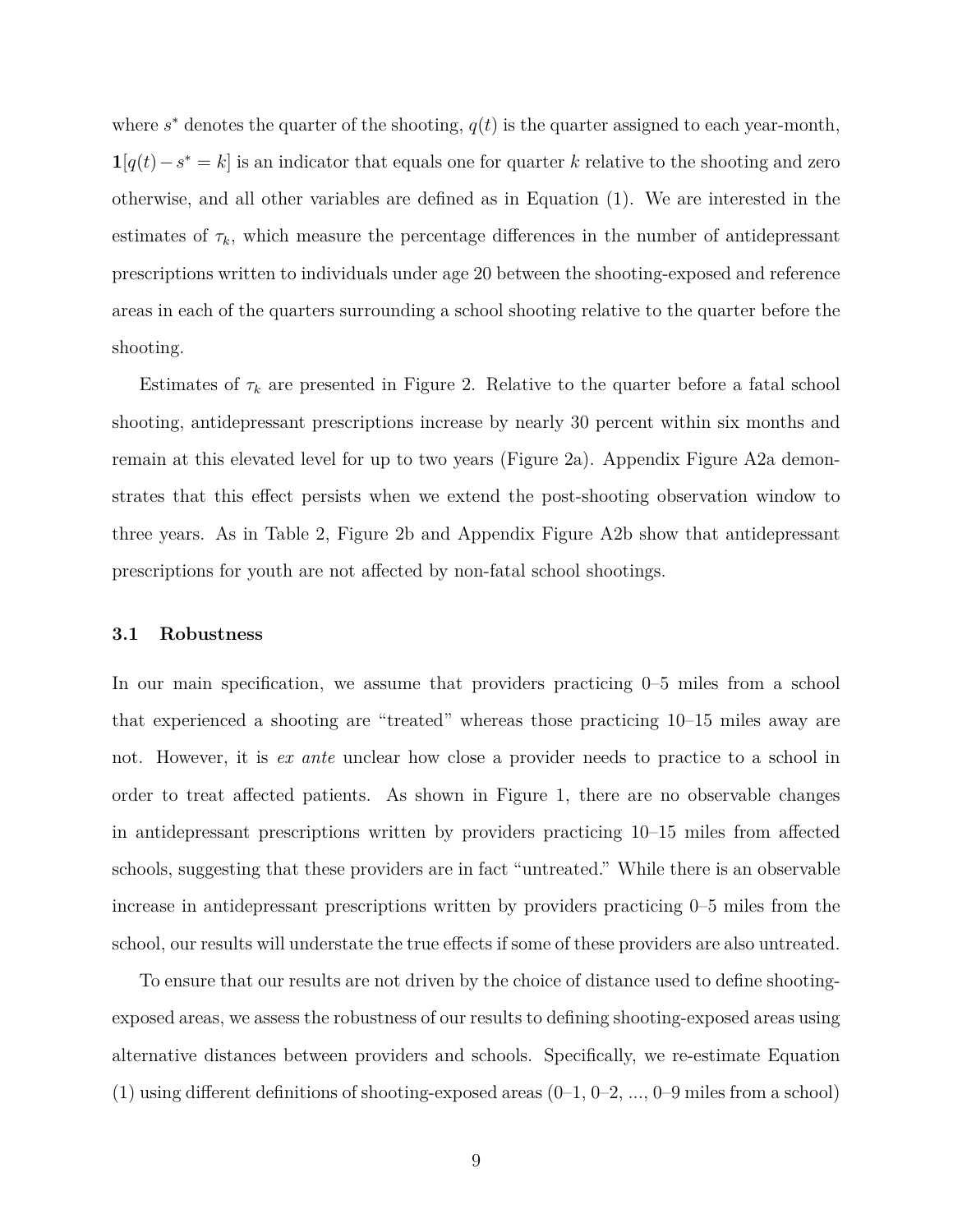while keeping the reference areas the same as in the main analysis (i.e., providers located 10–15 miles away). As shown in Appendix Figure [A3,](#page-28-0) the effects become more precise as we include prescribers practicing in a larger area. The estimated effect of school shootings on youth antidepressant use peaks when defining the treatment area as 0–4 miles from a school, but the point estimate is very similar and not statistically different for our primary definition of 0–5 miles. As expected, the effects gradually decline as one subsequently adds providers practicing further away.

Our primary analysis uses providers located slightly further away from an affected school as a control group, as these providers are expected to treat similar types of patients as providers who practice very close to the affected school. However, if areas 10–15 miles away from schools are very different than areas within five miles (e.g., areas further away may be more rural), then providers in these areas might not serve as good reference groups. We note that all of our specifications include a fixed effect for each school-by-area group, thereby controlling for all time invariant differences across locations. Furthermore, Figure [2](#page-22-0) demonstrates that antidepressant prescriptions written for youth experience similar trends in both areas in the months before a shooting.

Nevertheless, to ensure that our results are not driven by the choice of reference areas, we examine the robustness of our results to using prescriptions written by providers practicing within five miles of observationally similar schools that did not experience a shooting as control groups. To identify suitable control schools, we consider all primary and secondary schools in the United States in the 2009–2010 school year and estimate a logistic regression of an indicator denoting whether each school experienced a school shooting since 1999 on a range of school and district-level characteristics.<sup>16</sup> We then select as control schools the 100 schools with the highest predicted shooting scores that are not in the same district as any school that experienced a shooting, separately for the schools with fatal and non-fatal shootings.

<sup>16</sup>Output from this regression is provided in Appendix Table [A2.](#page-35-0)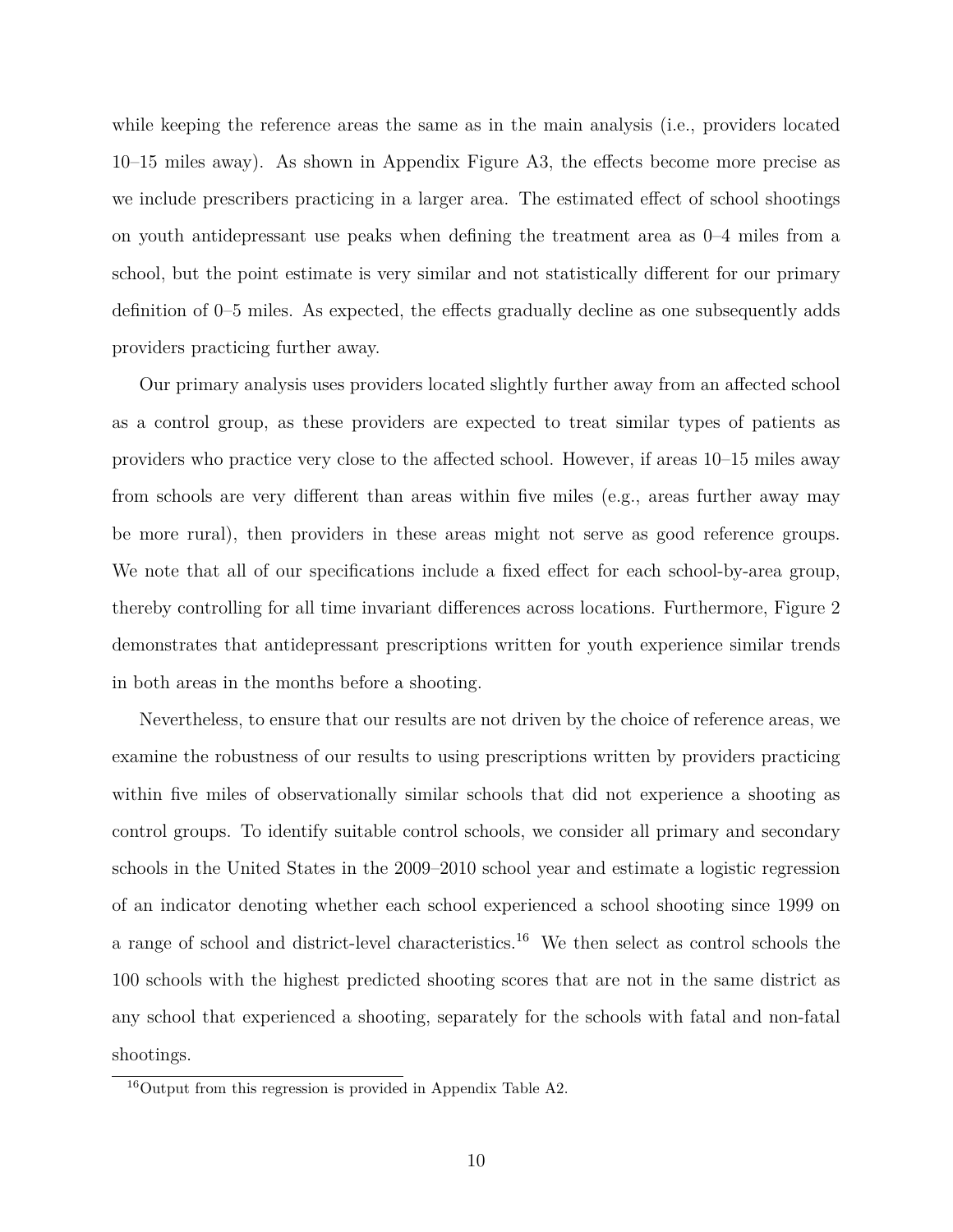Using these control schools as alternative reference areas, we estimate the following equation:

<span id="page-12-0"></span>
$$
ln(RX_{st}) = \gamma_0 + \gamma_1 Post_t + \sigma_t + \kappa_s + u_{st}
$$
\n<sup>(3)</sup>

where  $ln(RX_{st})$  denotes the natural log of the number of antidepressant prescriptions written to individuals under age 20 by providers practicing within five miles of school *s* in month *t*, *P ost<sup>t</sup>* is an indicator for the post-shooting time period for shooting-exposed schools and equals zero for *all* observations for the control schools,  $\sigma_t$  is a vector of month-by-year fixed effects,  $\kappa_s$  is a vector of school fixed effects, and  $u_{st}$  is an error term. We cluster standard errors by school and weight the regressions by school enrollment.

As shown in Appendix Table [A3,](#page-36-0) the results using these alternative control groups are very similar to those from our main analysis. In fact, we cannot reject that the estimated effects of school shootings on youth antidepressant use are the same across the two specifications. We also present the corresponding event study estimates from this alternative specification, which are overlaid with those from our baseline model in Appendix Figure [A4.](#page-29-0) The time path and magnitude of effects are very similar across the two specifications.

We conduct three additional robustness checks. First, to ensure that no single event is driving our results, we examine the sensitivity of our estimates to separately dropping each of the 10 states in which we observe fatal school shootings. As shown in Appendix Table [A4,](#page-37-0) our estimates are very stable regardless of which state is excluded. Second, to ensure that our results are not driven by confounding trends in local prescribing behavior or interactions with the health care system, we examine the effects of school shootings on the other class of prescriptions available in our IQVIA sample: opioids.<sup>17</sup> As shown in Appendix Figure [A5,](#page-30-0) we find no significant impacts of either fatal or non-fatal school shootings on opioid prescriptions written for youth. Finally, to verify that our results are not driven by

<sup>&</sup>lt;sup>17</sup>We note that opioid prescriptions for youth are nearly as common as antidepressant prescriptions: according to the IQVIA data, there were 10.3 million antidepressant prescriptions for individuals under age 20 across the entire United States in 2010 compared to 9.1 million opioid prescriptions for the same age group in the same year. There is therefore scope for opioid use to respond if individuals were to have greater interaction with the health care system.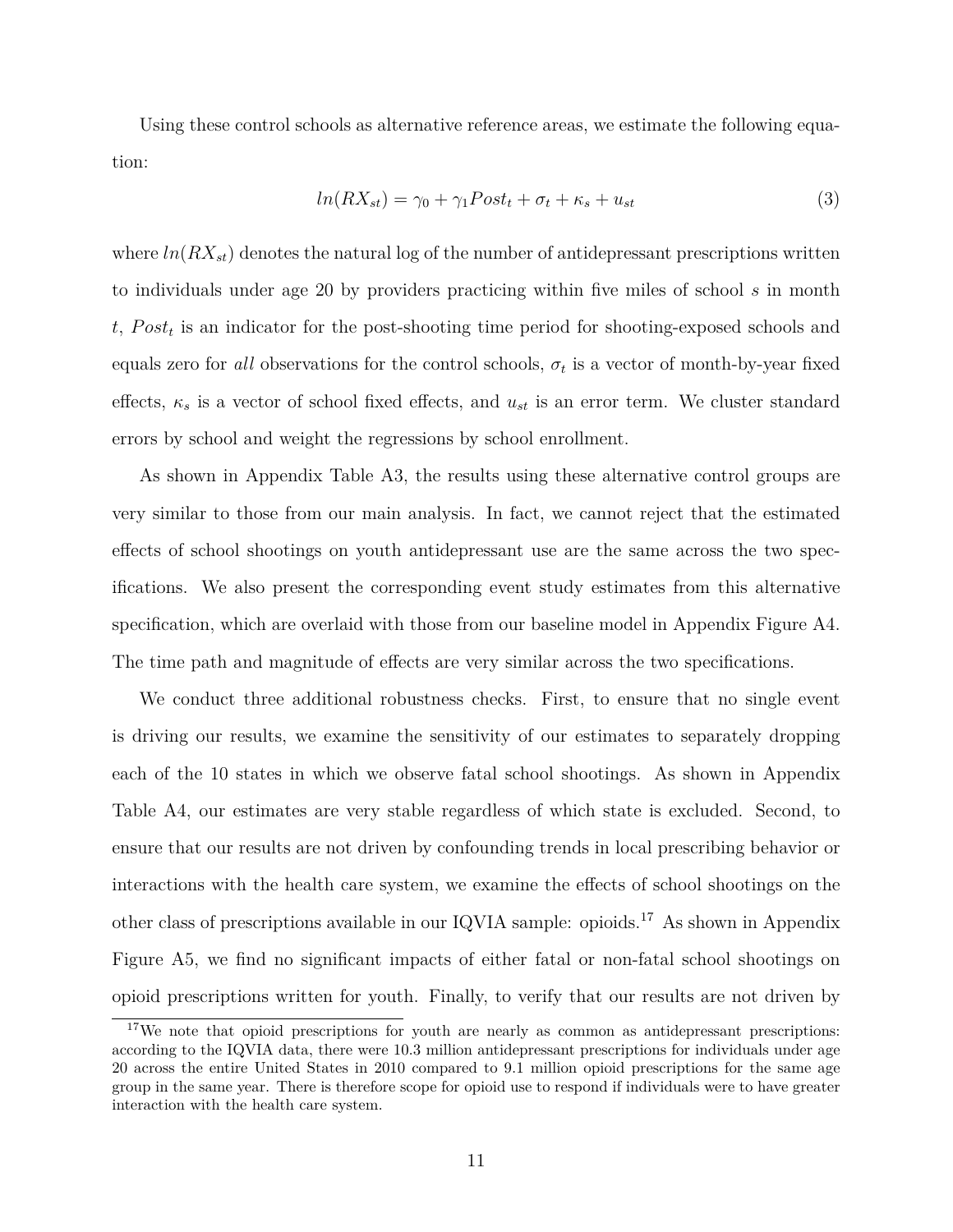confounding trends in treatment for underlying mental health problems due to increased awareness of mental illness, we examine the effects of school shootings on antidepressant use among adults.<sup>18</sup> As shown in Appendix Figure [A6,](#page-31-0) we find no evidence that antidepressant prescriptions for individuals aged 20 and older increase following a local school shooting.

#### **4 Heterogeneity by mental health care resources**

Local areas may vary in their capacity to cope with trauma in the aftermath of a school shooting. To investigate whether the impacts of school shootings on youth antidepressant use differ by the availability of local mental health care resources, we examine how our estimates vary across locations with differing densities of providers who treat mental health problems among children. As different types of providers differ in their focus on pharmacological versus behavioral treatment, we consider both the local density of prescribing providers (physicians in family medicine, pediatrics, and psychiatry) and non-prescribing providers (psychologists and social workers).<sup>19</sup> As outlined in Section [2,](#page-5-0) these provider densities come from the CDC and measure provider counts per 1,000 children in each county.

Table [3](#page-25-0) presents estimates from an augmented version of Equation [\(1\)](#page-8-0) that includes a triple interaction between county-level measures of provider density, the indicator denoting shooting-exposed areas, and the post-shooting indicator. We include the density measures either as continuous variables (Columns  $(2)$ – $(4)$ ) or as indicators denoting terciles across shooting-exposed counties (Columns  $(5)-(7)$ ). As the density of prescribing and nonprescribing practitioners is highly correlated across locations (see Appendix Figure [A7\)](#page-32-0), in some specifications we include interactions with both density measures (Columns (4) and (7)). For ease of comparison, Column (1) replicates our baseline results from Table [2.](#page-24-0) Event

<sup>&</sup>lt;sup>18</sup>The mental health of adults could also be affected by school shootings. This analysis can therefore also be viewed as an alternative outcome.

<sup>&</sup>lt;sup>19</sup>Although a few states have recently expanded their scope of practice legislation to allow certain psychologists to prescribe some medications, prescribing has traditionally been limited to physicians. Furthermore, while physicians can in principle provide psychotherapy in conjunction with pharmacological treatment, the vast majority of physicians—even those who specialize in psychiatry—no longer provide behavioral therapy.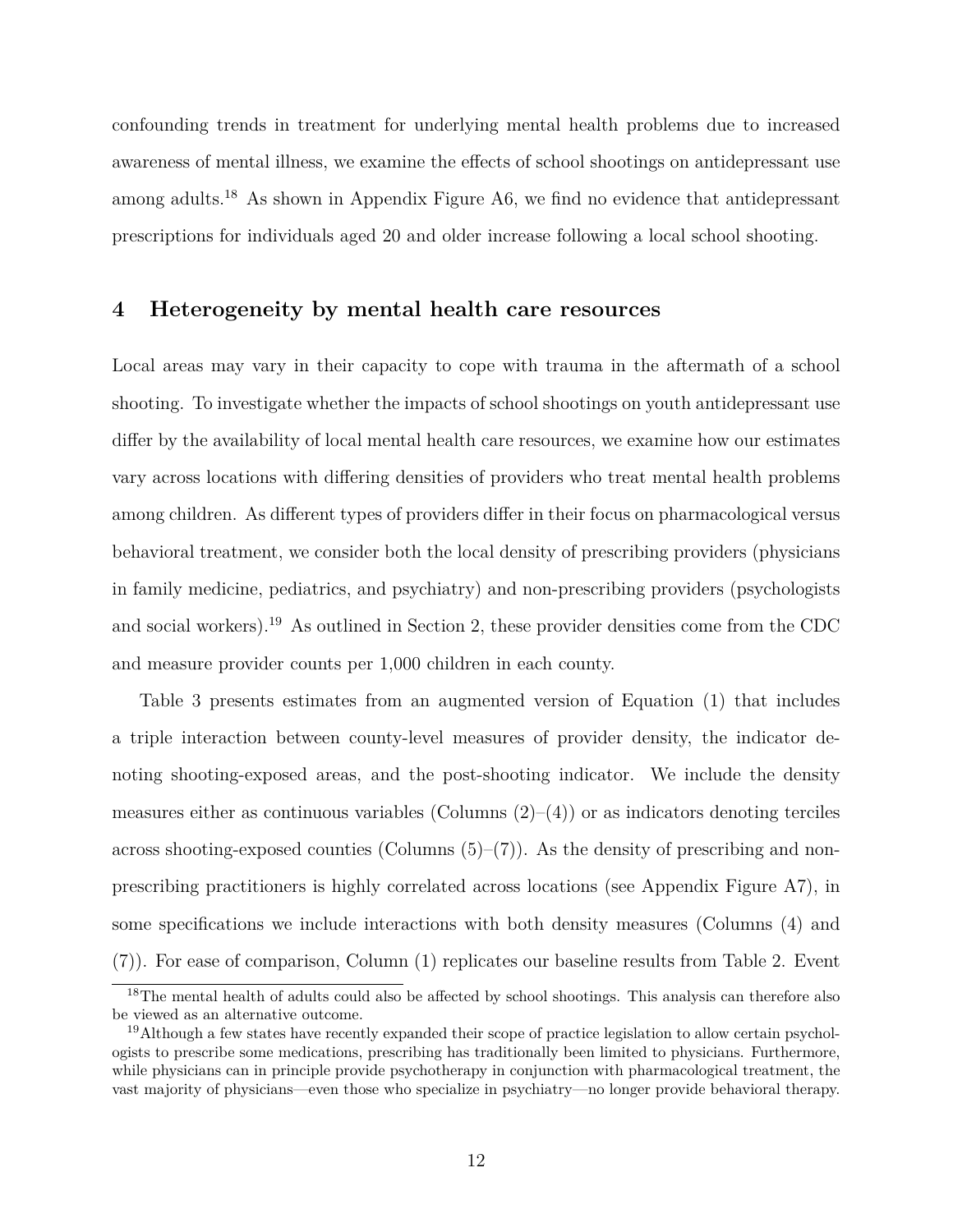study analogs by terciles of prescriber and non-prescriber densities are provided in Appendix Figure [A8.](#page-33-0)

Looking first to Columns (2) and (5) of Table [3,](#page-25-0) we see that there are no significant differences in the effects of fatal school shootings on youth antidepressant use across counties with differing densities of prescribing providers. As shown in Appendix Figure [A8a,](#page-33-1) the time path and magnitude of effects are strikingly similar across areas in each tercile of the distribution of prescriber densities. As we would expect to see smaller effects on medication use in areas with a lower density of prescribing providers if providers in such areas were capacity constrained, these results suggest that prescribers have scope to treat shootingrelated trauma both in areas with high and low densities of providers who can prescribe.<sup>20</sup>

In contrast, we find that areas with a higher density of non-prescribing practitioners experience significantly smaller increases in youth antidepressant use following a fatal school shooting (Columns (3) and (5) of Table [3\)](#page-25-0). This is true even when controlling for the density of prescribing practitioners within the county (Columns (4) and (7)). As shown in Appendix Figure [A8b,](#page-33-2) areas with the highest density of psychologists and social workers see no significant changes in youth antidepressant use following a fatal school shooting; rather, the increases in antidepressant use that we observe are concentrated in areas in the middle and bottom terciles of the distribution of non-prescriber densities. This finding is consistent with the possibility that areas with more psychologists and social workers may rely on nonpharmacological treatment, such as cognitive behavioral therapy, to treat shooting-induced trauma.

Since mental health providers are not randomly assigned across counties, it is possible that these patterns could be driven by other differences across locations that are systematically correlated with the availability of mental health care resources.<sup>21</sup> For example, if school

<sup>&</sup>lt;sup>20</sup>Appendix Figure [A7](#page-32-0) shows that the county-level density of prescribing providers as reported by the CDC is highly correlated with the density of providers in each school's shooting-exposed area that we observe prescribing antidepressants to individuals under age 20 in the IQVIA data. Our results are therefore very similar if we instead use the density of prescribers from the IQVIA data (see Appendix Table [A5\)](#page-38-0).

 $^{21}$ The school shootings included in our main analysis occurred in 39 different counties. To ensure that our results are not driven by any particular location, Panel C of Appendix Table [A4](#page-37-0) replicates Column (4) of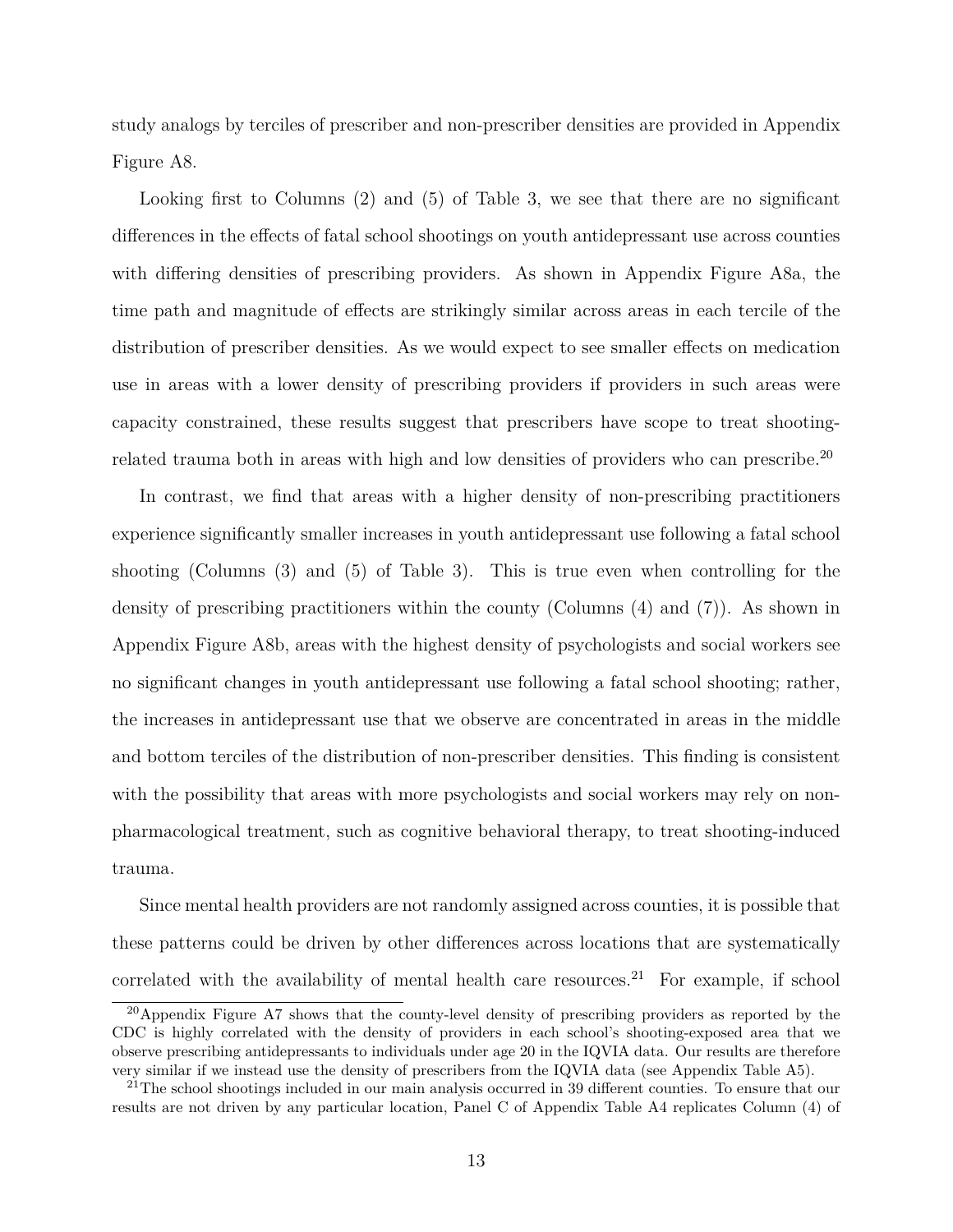shootings were less severe (e.g., had fewer fatalities) in places with a higher density of nonprescribing providers, then we could observe smaller effects on antidepressant use in those areas simply due to differences in the severity of the "treatment." If anything, however, our data indicate that school shootings in counties with a higher density of non-prescribing providers resulted in slightly more victim fatalities (correlation coefficient of 0.129). While other factors, such as income, may also correlate with cross-sectional variation in mental health resources, we note that confounding factors must be correlated with the density of non-prescribing providers *conditional* on the density of providers who can prescribe.

#### **5 Discussion and conclusion**

Understanding the mental health consequences of school shootings is critical both for informing cost-benefit analyses of policies aimed at reducing gun violence and for designing programs to help mitigate the effects on survivors. Accordingly, leading scholars across multiple disciplines have recently issued calls for more evidence on the impacts of shootings on survivors [\(Rowhani-Rahbar et al., 2019;](#page-19-0) [Iancu et al., 2019;](#page-18-0) [Travers et al., 2018\)](#page-20-0).

By examining the effects of 44 shootings at primary and secondary schools across the United States, this study provides the largest analysis of the impacts of school shootings on youth mental health to date. We find that the number of antidepressant prescriptions written to individuals under age 20 by providers located within five miles of a school that experienced a fatal shooting are 21.4 percent higher than the number written by providers located 10–15 miles away in the two years following the shooting versus the two years before. This effect persists when extending the post-shooting observation window to three years. We further document that the effects are smaller in areas with a higher density of psychologists and social workers, suggesting that behavioral treatment may serve as a substitute to antidepressant prescriptions in places that have a higher capacity to provide non-pharmacological treatment.

Increases in antidepressant use following a school shooting could be driven either by in-Table [3](#page-25-0) excluding one state at a time. The results are very stable regardless of which state is excluded.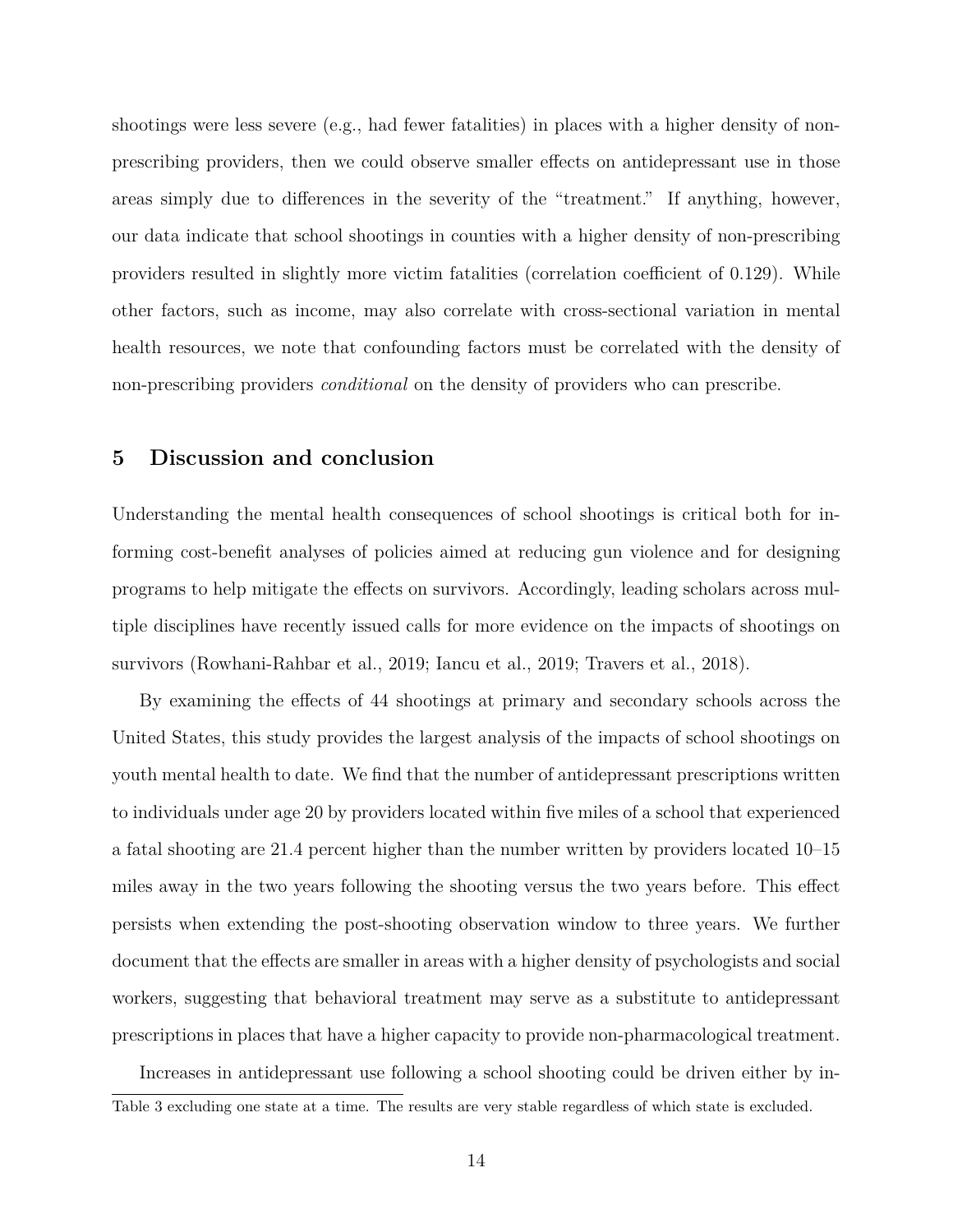creased incidence of mental illness (i.e., new pathology) or increased treatment of existing pathology. Although we cannot definitely identify the relative contributions of these mechanisms, three additional findings suggest that new pathology is likely a contributing factor. First, we find no effects of local exposure to school shootings on antidepressant use among adults. If school shootings simply raised awareness of mental illness and increased screening in local communities, then we would expect to find similar effects among children and adults. Second, we find no effects of school shootings on opioid prescriptions written for youth. If the effects on antidepressant use were driven solely by additional screening and subsequent interactions with the health care system, then we would expect to find effects on other medication classes. Finally, we find no differences in effects across areas with differing densities of prescribers. If school shootings only led to treatment of previously untreated pathology, then we would expect the effects to be larger in areas with greater undertreatment using medication in the pre-period—that is, areas with fewer prescribers.

Taken together, our results demonstrate that local exposure to fatal school shootings leads to significant and persistent increases in antidepressant use among American youth. While sizable, the increases in antidepressant use that we document are unlikely to capture the full mental health consequences of these events: if school shootings increase the use of non-pharmacological treatment, the use of pharmacological treatment with medications other than antidepressants, or the prevalence of untreated mental illness, then the true effects of school shootings on youth mental health will be even larger. Furthermore, to the extent that school shootings impact students' ability to feel secure and learn at school, exposure to these events could lead to worse behavioral, educational, and economic outcomes among youth. As communities continue to grapple with the aftermath of school shootings, more work is needed to assess the full costs of these events for surviving youth.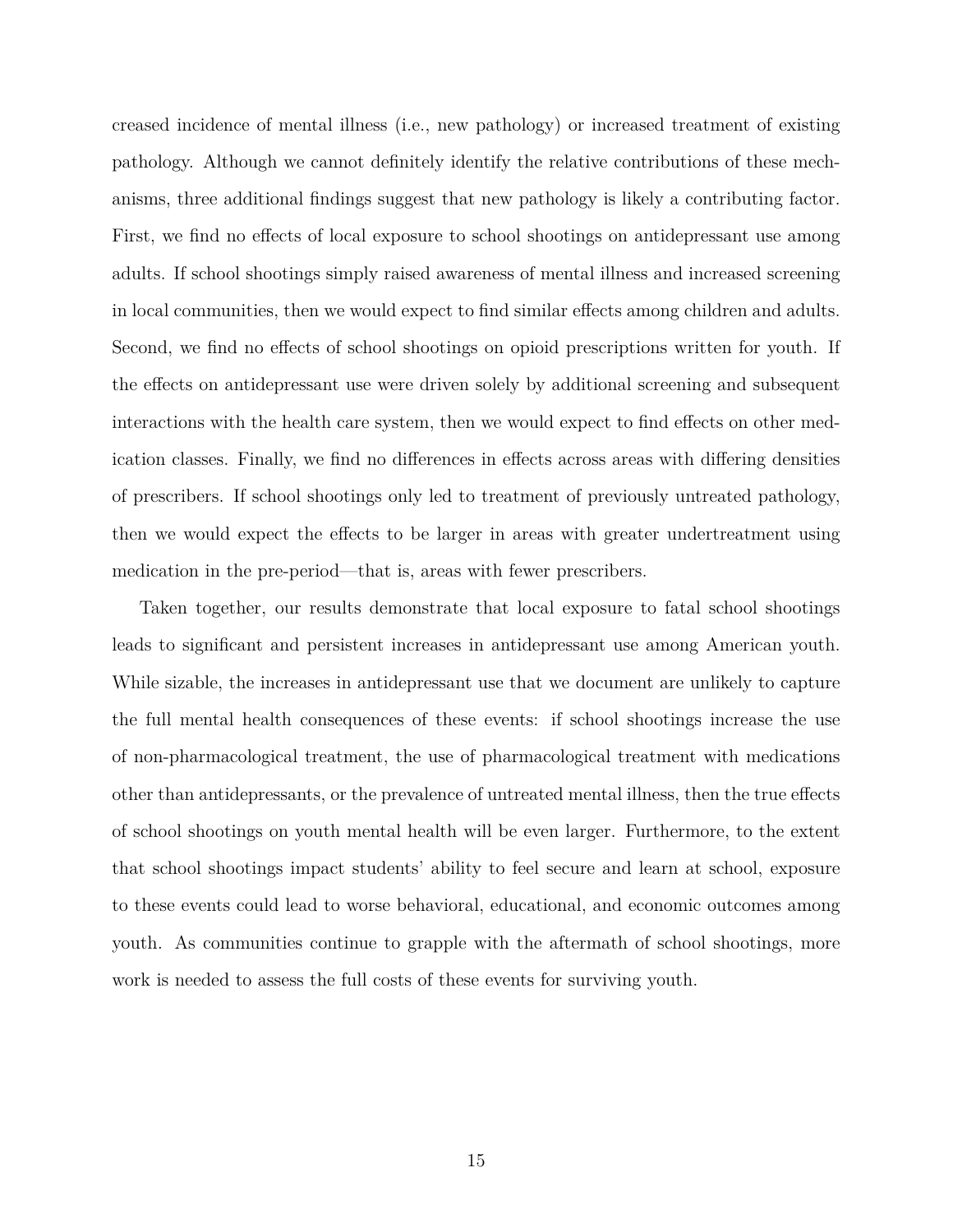### **References**

- <span id="page-17-10"></span>**Addington, Lynn A**, "Students' fear after Columbine: Findings from a randomized experiment," *Journal of Quantitative Criminology*, 2003, *19* (4), 367–387.
- <span id="page-17-8"></span>**Agaibi, Christine E and John P Wilson**, "Trauma, PTSD, and resilience: A review of the literature," *Trauma, Violence, & Abuse*, 2005, *6* (3), 195–216.
- <span id="page-17-3"></span>**American Psychiatric Association**, "Practice Guideline for the Treatment of Patients with Acute Stress Disorder and Posttraumatic Stress Disorder," Technical Report 2004.
- <span id="page-17-4"></span>, "Practice Guideline for the Treatment of Patients with Major Depressive Disorder, 3rd Edition," Technical Report 2010.
- <span id="page-17-7"></span>**Bharadwaj, Prashant, Mallesh M Pai, and Agne Suziedelyte**, "Mental health stigma," *Economics Letters*, 2017, *159*, 57–60.
- <span id="page-17-12"></span>**Bor, Jacob, Atheendar S Venkataramani, David R Williams, and Alexander C Tsai**, "Police killings and their spillover effects on the mental health of black Americans: a population-based, quasi-experimental study," *The Lancet*, 2018.
- <span id="page-17-9"></span>**Brener, Nancy D, Thomas R Simon, Mark Anderson, Lisa C Barrios, and Meg L Small**, "Effect of the incident at Columbine on students' violence-and suicide-related behaviors," *American Journal of Preventive Medicine*, 2002, *22* (3), 146–150.
- <span id="page-17-11"></span>**Breslau, Naomi, Ronald C Kessler, Howard D Chilcoat, Lonni R Schultz, Glenn C Davis, and Patricia Andreski**, "Trauma and posttraumatic stress disorder in the community: the 1996 Detroit Area Survey of Trauma," *Archives of General Psychiatry*, 1998, *55* (7), 626–632.
- <span id="page-17-5"></span>**Cipriani, Andrea, Toshi A Furukawa, Georgia Salanti et al.**, "Comparative efficacy and acceptability of 21 antidepressant drugs for the acute treatment of adults with major depressive disorder: a systematic review and network meta-analysis," *The Lancet*, 2018, *391* (10128), 1357.
- <span id="page-17-0"></span>**Cox, John W, Steven Rich, Allyson Chiu, John Muyskens, and Monica Ulmanu**, "More than 228,000 students have experienced gun violence at school since Columbine," *Washington Post*, nov 2018.
- <span id="page-17-6"></span>**Cronin, Christopher, Matthew Forsstrom, and Nicholas W Papageorge**, "Mental Health, Human Capital and Labor Market Outcomes," 2017). University of Notre Dame, unpublished manuscript.
- <span id="page-17-1"></span>**Currie, Janet and Mark Stabile**, "Child mental health and human capital accumulation: the case of ADHD," *Journal of Health Economics*, 2006, *25* (6), 1094–1118.
- <span id="page-17-2"></span>**, , Phongsack Manivong, and Leslie L Roos**, "Child health and young adult outcomes," *Journal of Human Resources*, 2010, *45* (3), 517–548.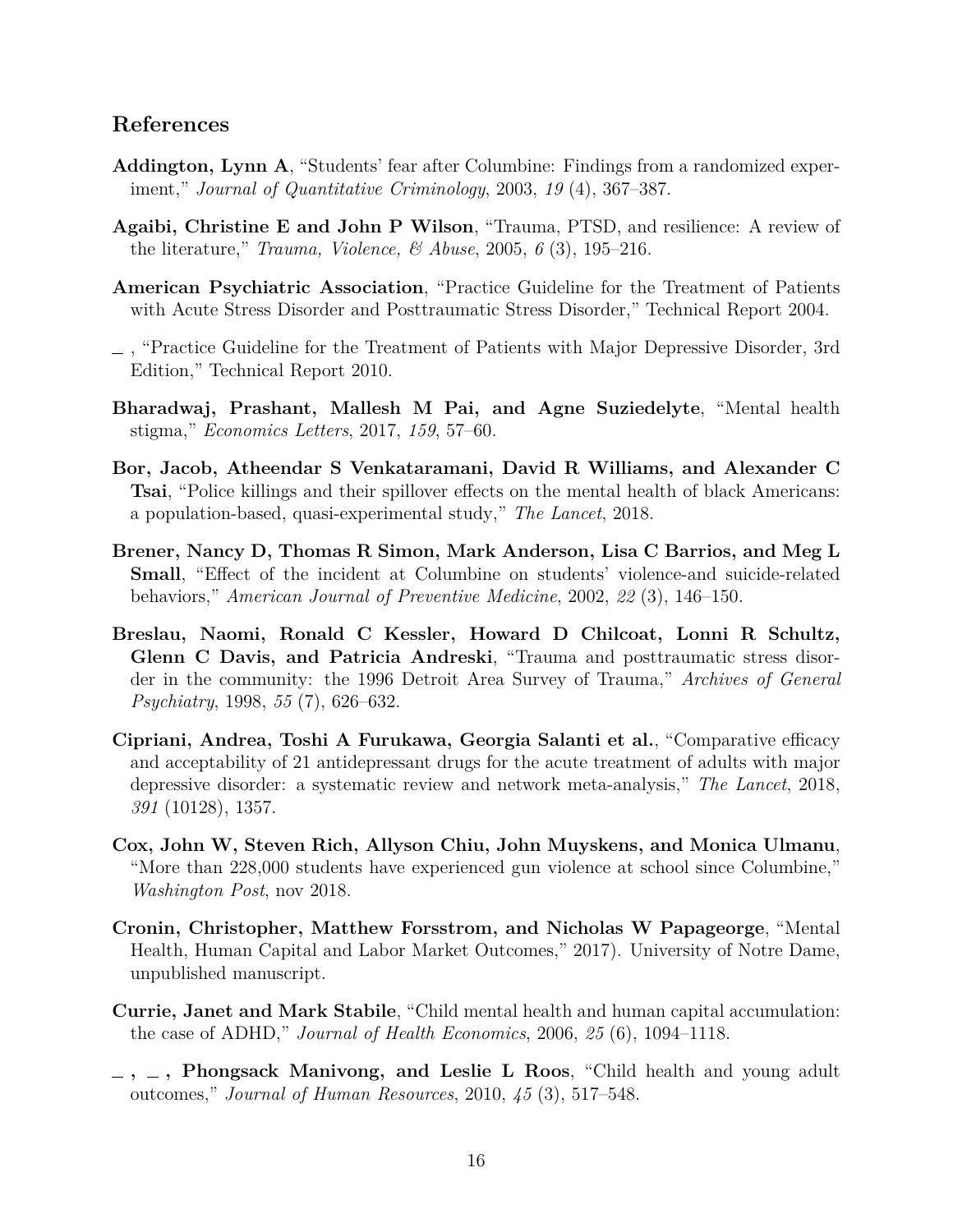- <span id="page-18-9"></span>**Flannery, Daniel J, Kelly L Wester, and Mark I Singer**, "Impact of exposure to violence in school on child and adolescent mental health and behavior," *Journal of Community Psychology*, 2004, *32* (5), 559–573.
- <span id="page-18-7"></span>**Fowler, Patrick J, Carolyn J Tompsett, Jordan M Braciszewski, Angela J Jacques-Tiura, and Boris B Baltes**, "Community violence: A meta-analysis on the effect of exposure and mental health outcomes of children and adolescents," *Development and Psychopathology*, 2009, *21* (1), 227–259.
- <span id="page-18-5"></span>**Goldstein, Sam and Robert B Brooks**, *Resilience in Children*, Springer, 2005.
- <span id="page-18-1"></span>**Goodman, Alissa, Robert Joyce, and James P. Smith**, "The long shadow cast by childhood physical and mental problems on adult life," *Proceedings of the National Academy of Sciences*, 2011, *108* (15), 6032–6037.
- <span id="page-18-2"></span>**Greenberg, Paul E, Andree-Anne Fournier, Tammy Sisitsky, Crystal T Pike, and Ronald C Kessler**, "The economic burden of adults with major depressive disorder in the United States (2005 and 2010)," *The Journal of Clinical Psychiatry*, 2015, *76* (2), 155–162.
- <span id="page-18-0"></span>**Iancu, Ariella, Lisa Jaycox, Joie D. Acosta, Frank G. Straub, Samantha Iovan, Christopher Nelson, and Mahshid Abir**, "After School Shootings, Children And Communities Struggle To Heal," *Health Affairs*, 2019.
- <span id="page-18-10"></span>**Janosz, Michel, Isabelle Archambault, Linda S Pagani, Sophie Pascal, Alexandre J S Morin, and François Bowen**, "Are there detrimental effects of witnessing school violence in early adolescence?," *Journal of Adolescent Health*, 2008, *43* (6), 600–608.
- <span id="page-18-8"></span>**Krug, Etienne G, James A Mercy, Linda L Dahlberg, and Anthony B Zwi**, "The world report on violence and health," *The Lancet*, 2002, *360* (9339), 1083–1088.
- <span id="page-18-3"></span>**Levine, Phillip B and Robin McKnight**, "Firearms and accidental deaths: Evidence from the aftermath of the Sandy Hook school shooting," *Science*, 2017, *358* (6368), 1324– 1328.
- <span id="page-18-6"></span>**Lowe, S R, J Blachman-Forshay, and K C Koenen**, "Epidemiology of trauma and trauma-related disorders: trauma as a public health issue," in "Evidence-based treatments for trauma-related psychological disorders: A practical guide for clinicians," New York: Springer, 2015, pp. 11–40.
- <span id="page-18-4"></span>**Lowe, Sarah R and Sandro Galea**, "The mental health consequences of mass shootings," *Trauma, Violence, & Abuse*, 2017, *18* (1), 62–82.
- <span id="page-18-11"></span>**Mrug, Sylvie, Penny S Loosier, and Michael Windle**, "Violence exposure across multiple contexts: Individual and joint effects on adjustment," *American Journal of Orthopsychiatry*, 2008, *78* (1), 70–84.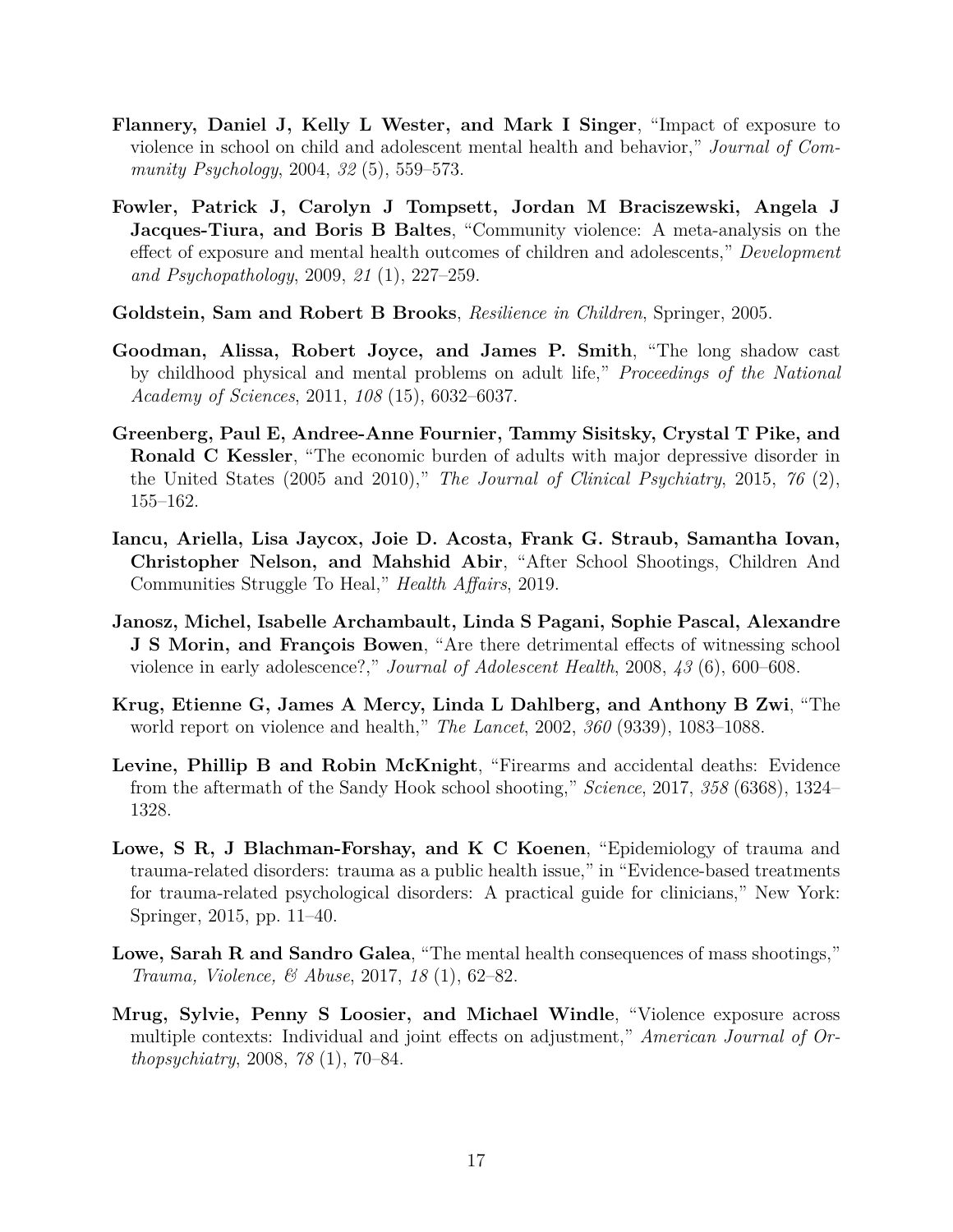- <span id="page-19-4"></span>**Nader, Kathi, Robert Pynoos, Lynn Fairbanks, and Calvin Frederick**, "Children's PTSD reactions one year after a sniper attack at their school," *The American Journal of Psychiatry*, 1990, *147* (11), 1526.
- <span id="page-19-2"></span>**Pah, A. R., J. Hagan, A. L. Jennings, A. Jain, K. Albrecht, A. J. Hockenberry, and L. A. N. Amaral**, "Economic insecurity and the rise in gun violence at US schools," *Nature Human Behavior*, 2017, *1* (2), 0040.
- <span id="page-19-3"></span>**Pynoos, Robert S, Calvin Frederick, Kathi Nader et al.**, "Life threat and posttraumatic stress in school-age children," *Archives of General Psychiatry*, 1987, *44* (12), 1057–1063.
- <span id="page-19-12"></span>**Reardon, S. F., A. D. Ho, B. R. Shear, E. M. Fahle, D. Kalogrides, H. Jang, J. Buontempo, and R. Disalvo**, "Stanford Education Data Archive (Version 3.0)," <http://purl.stanford.edu/db586ns4974> 2017.
- <span id="page-19-1"></span>**Ross, Eric L, Sandeep Vijan, Erin M Miller, Marcia Valenstein, and Kara Zivin**, "The Cost-Effectiveness of Cognitive Behavioral Therapy Versus Second-Generation Antidepressants for Initial Treatment of Major Depressive Disorder in the United States: A Decision Analytic Model," *Annals of Internal Medicine*, 2019.
- <span id="page-19-0"></span>**Rowhani-Rahbar, A, DF Zatzick, and FP Rivara**, "Long-lasting Consequences of Gun Violence and Mass Shootings," *JAMA*, 2019, *321* (18), 1765–1766.
- <span id="page-19-5"></span>**Schwarz, Eitan D and Janice M Kowalski**, "Malignant memories: PTSD in children and adults after a school shooting," *Journal of the American Academy of Child & Adolescent Psychiatry*, 1991, *30* (6), 936–944.
- <span id="page-19-6"></span>**and** , "Posttraumatic stress disorder after a school shooting: Effects of symptom threshold selection and diagnosis by DSM-III, DSM-III-R, or proposed DSM-IV," *The American Journal of Psychiatry*, 1991, *148* (5), 592.
- <span id="page-19-8"></span>**and** , "Malignant memories: Reluctance to utilize mental health services after a disaster.," *Journal of Nervous and Mental Disease*, 1992.
- <span id="page-19-7"></span>**and** , "Personality characteristics and posttraumatic stress symptoms after a school shooting.," *Journal of Nervous and Mental Disease*, 1992.
- <span id="page-19-9"></span>**, , and Richard J McNally**, "Malignant memories: Post-traumatic changes in memory in adults after a school shooting," *Journal of Traumatic Stress*, 1993, *6* (4), 545–553.
- <span id="page-19-10"></span>**Sloan, Ira H, Ronald H Rozensky, Leslie Kaplan, and Stephen M Saunders**, "A shooting incident in an elementary school: Effects of worker stress on public safety, mental health, and medical personnel," *Journal of Traumatic Stress*, 1994, *7* (4), 565–574.
- <span id="page-19-11"></span>**Stretesky, Paul B and Michael J Hogan**, "Columbine and student perceptions of safety: A quasi-experimental study," *Journal of Criminal Justice*, 2001, *29* (5), 429–443.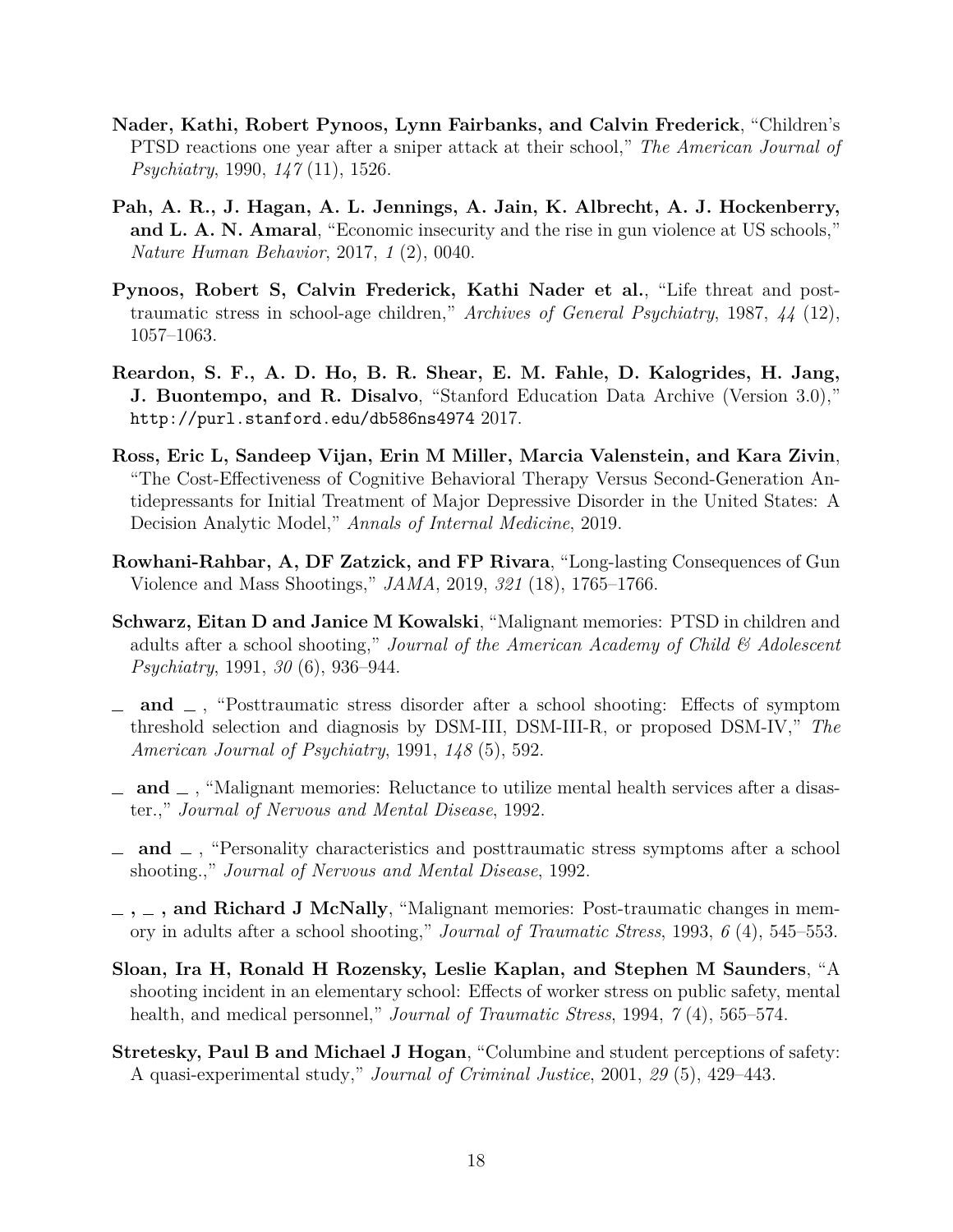- <span id="page-20-1"></span>**Studdert, David M, Yifan Zhang, Jonathan A Rodden, Rob J Hyndman, and Garen J Wintemute**, "Handgun acquisitions in California after two mass shootings," *Annals of Internal Medicine*, 2017, *166* (10), 698–706.
- <span id="page-20-0"></span>**Travers, Á, T McDonagh, and A. Elklit**, "Youth Responses to School Shootings: a Review," *Current Psychiatry Reports*, 2018, *20* (6), 47.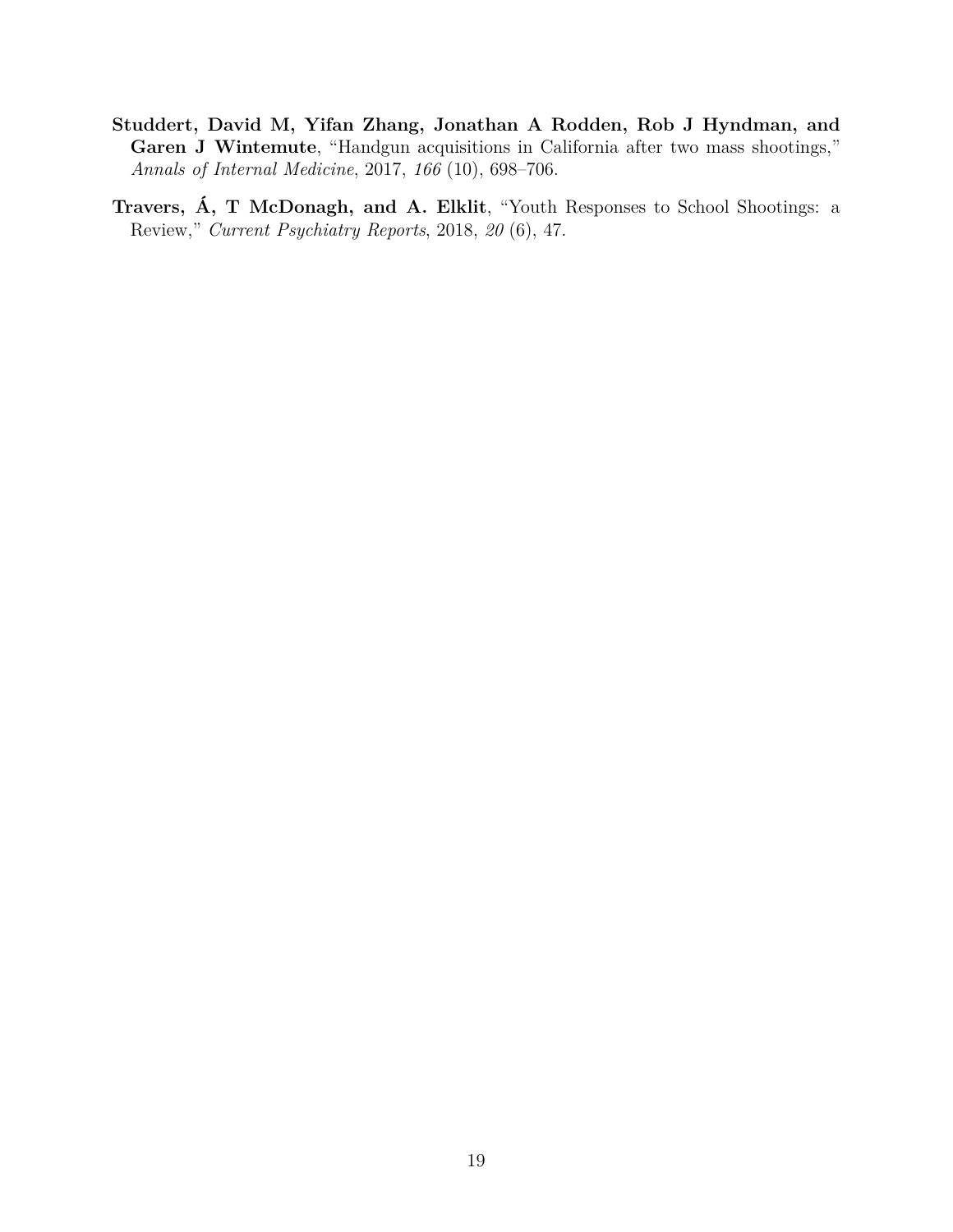### **6 Figures and Tables**



<span id="page-21-0"></span>Figure 1: Youth Antidepressant Use by Month Relative to School Shooting

*Notes:* The solid black line in each subfigure shows the monthly number of antidepressant prescriptions written to individuals under age 20 by providers located either 0–5 miles or 10–15 miles from a school that experienced a shooting per 1,000 individuals under age 20 residing in these areas. The dashed gray line is a linear fit based on a regression that only uses pre-shooting observations.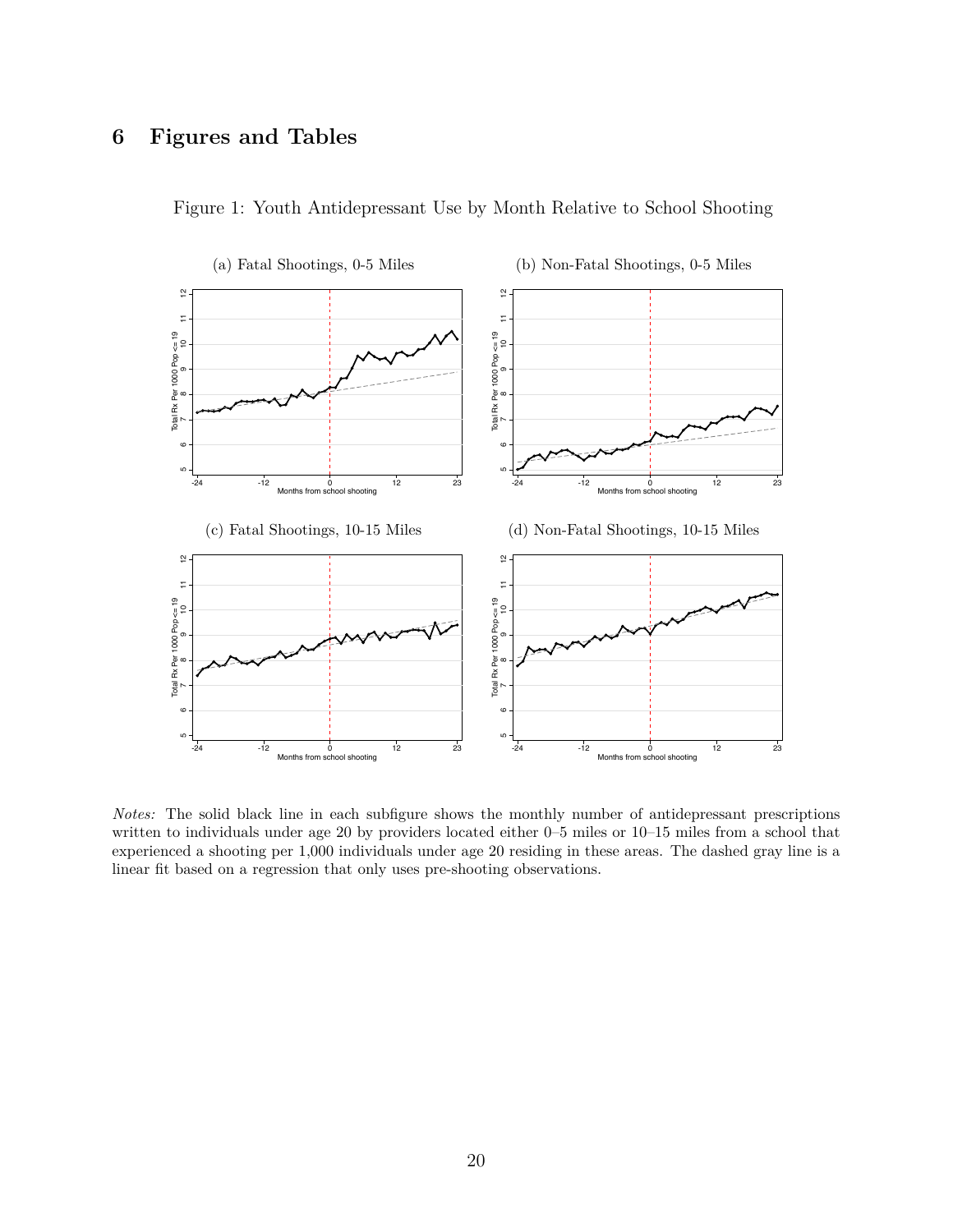<span id="page-22-0"></span>



*Notes:* The above figures present output from estimation of Equation [\(2\)](#page-9-0). In particular, we regress log antidepressant prescriptions for individuals under age 20 at the school–area–month level on quarterly event time indicators, quarterly event time indicators interacted with an indicator denoting shooting-exposed areas, month-by-year fixed effects, and school-by-area fixed effects. We run separate regressions for fatal (subfigure (a)) and non-fatal (subfigure (b)) school shootings. We plot the coefficients and 95% confidence intervals on the interactions between quarterly event time indicators and the indicator denoting shooting-exposed areas; these coefficients represent the percentage difference in the number of antidepressant prescriptions written to individuals under age 20 between the shooting-exposed and reference areas in each of the quarters surrounding a school shooting relative to the quarter before the shooting. The shooting-exposed (reference) areas include providers practicing 0–5 (10–15) miles from an affected school. All regressions are weighted by school enrollment, and standard errors are clustered at the school-by-area level.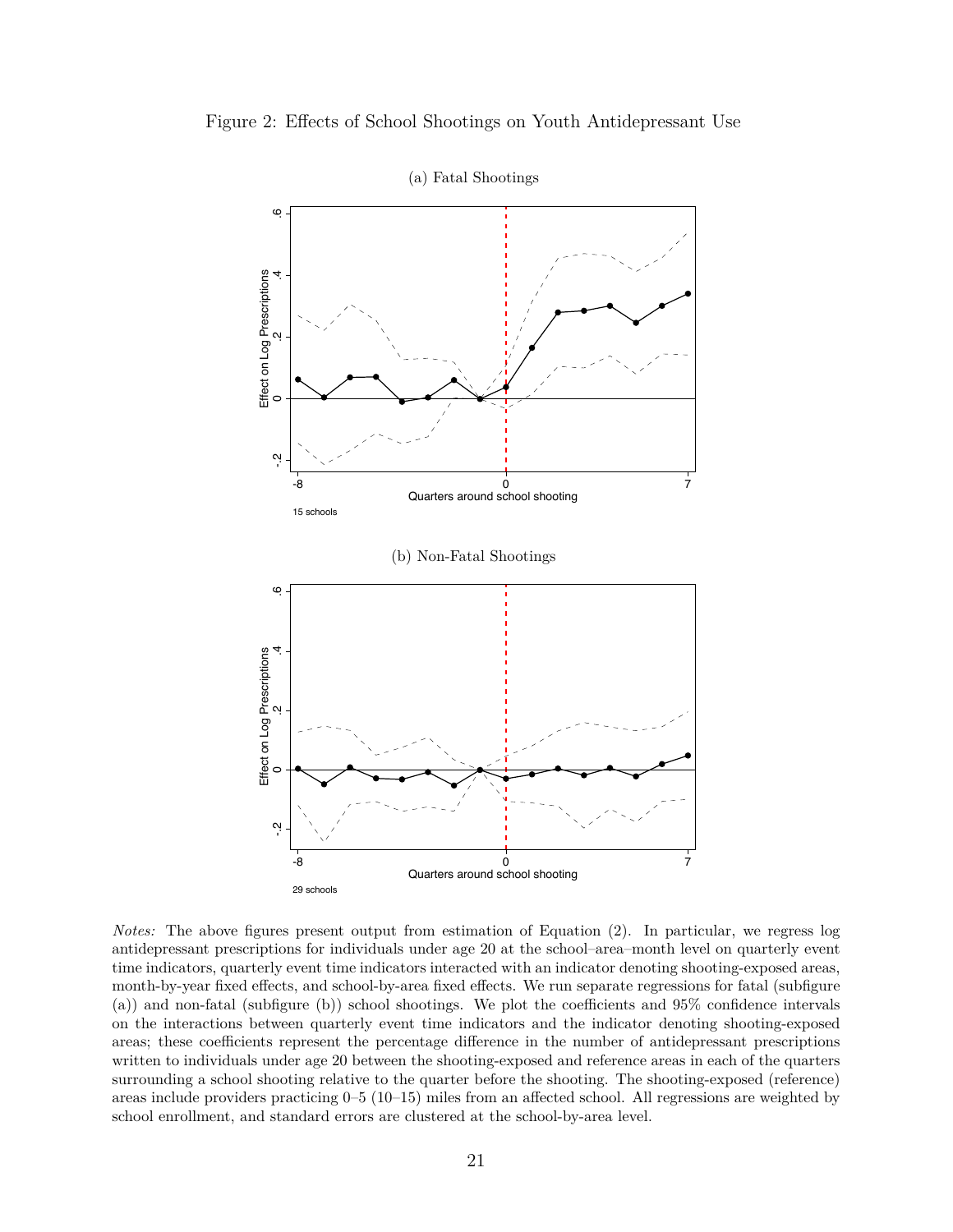<span id="page-23-0"></span>

|                                                                            |            | Shooting Schools |                  |                       | All Schools |                       |  |  |  |
|----------------------------------------------------------------------------|------------|------------------|------------------|-----------------------|-------------|-----------------------|--|--|--|
|                                                                            | Any<br>(1) | Fatal<br>(2)     | Non-Fatal<br>(3) | $p$ -val<br>$(2)-(3)$ | (5)         | $p$ -val<br>$(1)-(5)$ |  |  |  |
| A. School Characteristics                                                  |            |                  |                  |                       |             |                       |  |  |  |
| Total Enrollment (1000s)                                                   | 1.01       | 1.22             | 0.90             | 0.18                  | 0.44        | 0.00                  |  |  |  |
| Private School                                                             | 0.09       | 0.13             | 0.07             | 0.49                  | 0.22        | 0.01                  |  |  |  |
| High School                                                                | 0.50       | 0.40             | 0.55             | 0.35                  | 0.15        | 0.00                  |  |  |  |
| Share White                                                                | 0.45       | 0.49             | 0.43             | 0.66                  | 0.59        | 0.00                  |  |  |  |
| Share Black                                                                | 0.30       | 0.17             | 0.37             | 0.09                  | 0.16        | 0.00                  |  |  |  |
| Share Hispanic                                                             | 0.19       | 0.28             | 0.14             | 0.13                  | 0.17        | 0.25                  |  |  |  |
| Share Asian                                                                | 0.02       | 0.03             | 0.02             | 0.23                  | 0.04        | 0.13                  |  |  |  |
| Share Free/Reduced Lunch                                                   | 0.48       | 0.43             | 0.51             | 0.29                  | 0.44        | 0.04                  |  |  |  |
| Number Killed                                                              | 0.95       | 2.80             | 0.00             | 0.02                  |             |                       |  |  |  |
| Number Injured                                                             | 0.66       | 0.47             | 0.76             | 0.26                  |             |                       |  |  |  |
| Any Shooter Died                                                           | 0.14       | 0.20             | 0.10             | 0.39                  |             |                       |  |  |  |
| Age of Shooter                                                             | 20.39      | 25.60            | 18.46            | 0.09                  |             |                       |  |  |  |
| Male Shooter                                                               | 0.91       | 0.80             | 0.97             | 0.07                  |             |                       |  |  |  |
| B. Monthly $\#$ of Antidepressant Prescriptions Written to Youth Per 1,000 |            |                  |                  |                       |             |                       |  |  |  |
| 0-5 Miles                                                                  | 13.33      | 11.52            | 13.60            | 0.00                  | 11.58       | 0.00                  |  |  |  |
| $10-15$ Miles                                                              | 9.48       | 8.86             | 10.20            | 0.00                  | 5.19        | 0.00                  |  |  |  |
| Number of Schools                                                          | 44         | 15               | $29\,$           |                       | 127,363     |                       |  |  |  |

Table 1: Descriptive Statistics

*Notes:* Columns (1)-(3) report average characteristics of schools in our analysis; Column (5) reports averages for all U.S. schools. Column (4) reports *p*-values from tests of differences in average characteristics between schools with fatal and non-fatal shootings. Column (6) reports *p*-values from tests of differences in average characteristics between schools with any shooting and all U.S. schools. Panel B reports the average monthly number of antidepressant prescriptions written to individuals under age 20 by providers practicing 0–5 or 10–15 miles from a school per 1,000 individuals under age 20 living in the same area. Averages in Panel B are weighted by school enrollment. We used a 1% random sample of U.S. schools when calculating average antidepressant prescription rates across all U.S. schools (Column (5) of Panel B; N=1,234).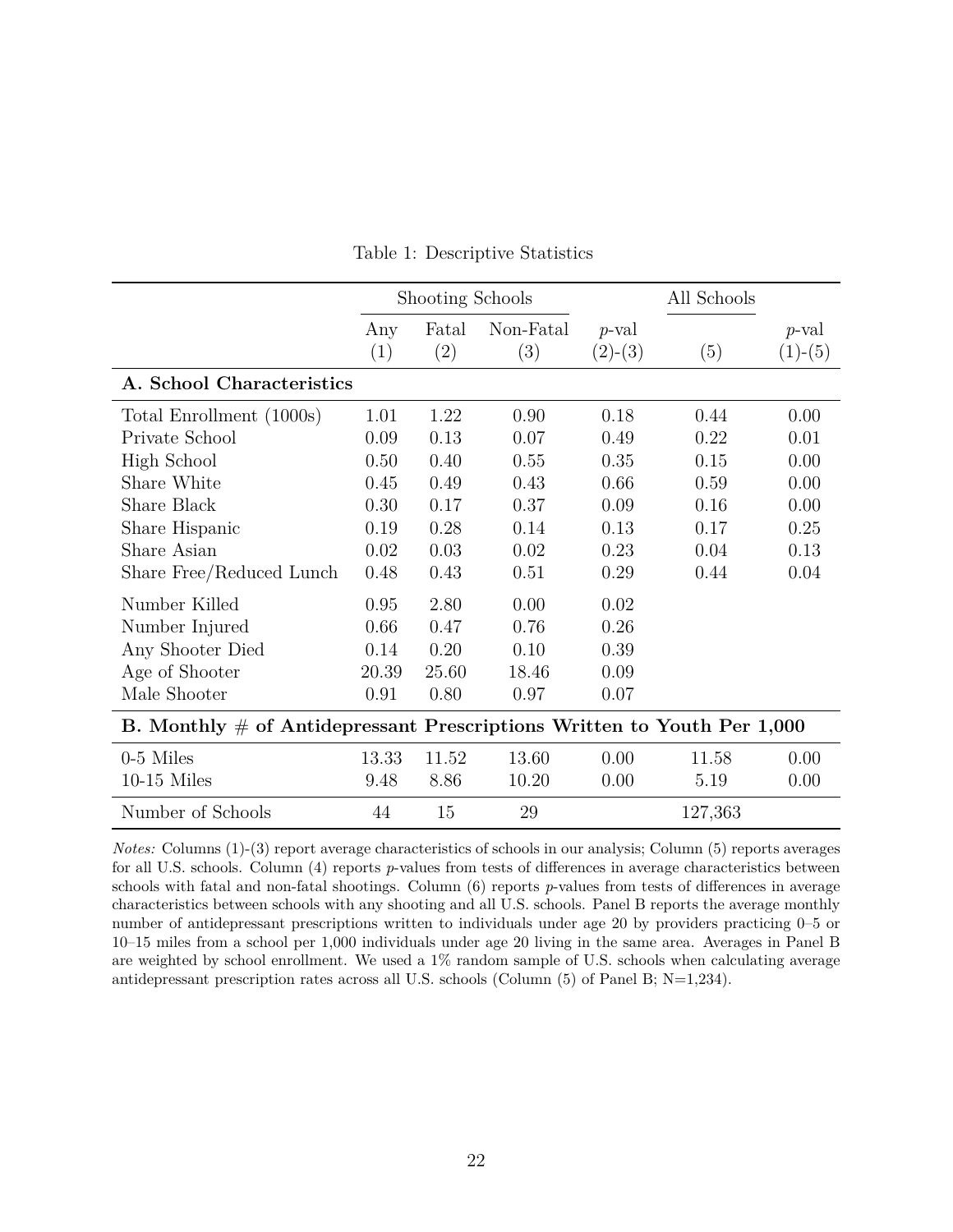<span id="page-24-0"></span>

|                                                        |               | <b>Fatal Shootings</b>         |               | Non-Fatal Shootings |  |  |  |  |
|--------------------------------------------------------|---------------|--------------------------------|---------------|---------------------|--|--|--|--|
|                                                        | 2-Year<br>(1) | $3$ -Year<br>$\left( 2\right)$ | 2-Year<br>(3) | $3$ -Year<br>(4)    |  |  |  |  |
| A. Outcome: Log Antidepressant Prescriptions           |               |                                |               |                     |  |  |  |  |
| Shooting-Exposed x Post                                | $0.213***$    | $0.245***$                     | 0.0187        | 0.0603              |  |  |  |  |
|                                                        | (0.064)       | (0.079)                        | (0.060)       | (0.053)             |  |  |  |  |
| B. Outcome: Antidepressant Prescription Rate per 1,000 |               |                                |               |                     |  |  |  |  |
| Shooting-Exposed x Post                                | $1.982**$     | $2.645**$                      | 1.674         | 0.348               |  |  |  |  |
|                                                        | (0.940)       | (1.241)                        | (1.219)       | (0.701)             |  |  |  |  |
| Effect Size as Proportion of Sample Mean               | $0.206**$     | $0.297**$                      | 0.163         | 0.037               |  |  |  |  |
| Number of Schools                                      | 15            | 12                             | 29            | 24                  |  |  |  |  |
| Observations                                           | 1412          | 1410                           | 2601          | 2718                |  |  |  |  |

<span id="page-24-1"></span>Table 2: Effects of School Shootings on Youth Antidepressant Use

*Notes:* The above table reports output from estimation of Equation [\(1\)](#page-8-0). In particular, we regress measures of antidepressant prescriptions for individuals under age 20 at the school–area–month level on an indicator denoting months in or after a school shooting ("Post"), an interaction between the post indicator and an indicator denoting shooting-exposed areas, month-by-year fixed effects, and school-by-area fixed effects. We run separate regressions for fatal (Columns (1) and (2)) and non-fatal (Columns (3) and (4)) school shootings and include either a two-year (Columns (1) and (3)) or three-year (Columns (2) and (4)) follow-up window. In Panel A, the outcome is the log number of antidepressant prescriptions written to individuals under age 20; the reported coefficient in each column is therefore the percentage difference in the post-shooting change in the number of antidepressant prescriptions written to individuals under age 20 between the shooting-exposed and reference areas. In Panel B, the outcome is the antidepressant prescription rate per 1,000 individuals under 20; the reported coefficient in each column is therefore the difference in the post-shooting change in the antidepressant prescription rate per 1,000 individuals under age 20 between the shooting-exposed and reference areas. The third row in Panel B reports the effect size as a proportion of the sample mean of the outcome. The shooting-exposed (reference) areas include providers practicing 0–5 (10–15) miles from an affected school. All regressions are weighted by school enrollment, and standard errors (reported in parentheses) are clustered at the school-by-area level. Significance levels: \* p*<*0.1 \*\* p*<*0.05 \*\*\* p*<*0.01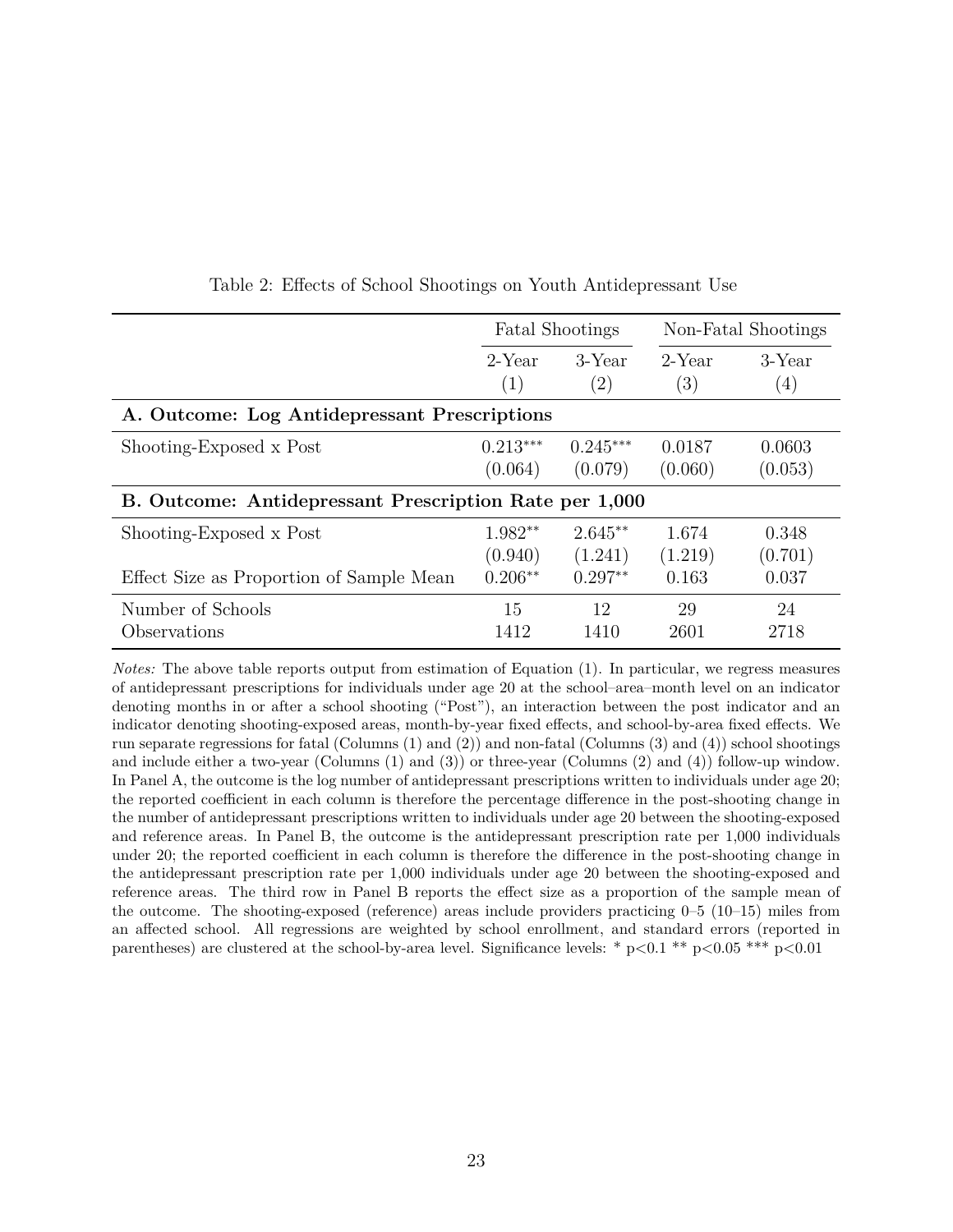|                                                   | <b>Baseline</b>       |                      | Linear interaction    |                       |                       | Tercile interaction               |                                   |
|---------------------------------------------------|-----------------------|----------------------|-----------------------|-----------------------|-----------------------|-----------------------------------|-----------------------------------|
|                                                   | (1)                   | (2)                  | (3)                   | (4)                   | (5)                   | (6)                               | $\left( 7\right)$                 |
| Exposed x Post                                    | $0.213***$<br>(0.064) | $0.316**$<br>(0.117) | $0.343***$<br>(0.090) | $0.274**$<br>(0.116)  | $0.290***$<br>(0.103) | $0.426***$<br>(0.085)             | $0.452***$<br>(0.090)             |
| Exposed x Post x Prescriber Density               |                       | $-0.037$<br>(0.028)  |                       | 0.058<br>(0.046)      |                       |                                   |                                   |
| Exposed x Post x Non-Prescriber Density           |                       |                      | $-0.039**$<br>(0.017) | $-0.067**$<br>(0.025) |                       |                                   |                                   |
| Exposed x Post x Mid-Tercile Prescriber Density   |                       |                      |                       |                       | $-0.189$<br>(0.113)   |                                   | $-0.129$<br>(0.097)               |
| Exposed x Post x Top Tercile Prescriber Density   |                       |                      |                       |                       | $-0.142$<br>(0.151)   |                                   | 0.067<br>(0.149)                  |
| Exposed x Post x Mid-Tercile Non-Prescriber Dens. |                       |                      |                       |                       |                       | $-0.328**$                        | $-0.332**$                        |
| Exposed x Post x Top Tercile Non-Prescriber Dens. |                       |                      |                       |                       |                       | (0.122)<br>$-0.348***$<br>(0.114) | (0.124)<br>$-0.399***$<br>(0.140) |
| Observations                                      | 1,412                 | 1,412                | 1,412                 | 1,412                 | 1,412                 | 1,412                             | 1,412                             |

<span id="page-25-1"></span>Table 3: Effects of Fatal School Shootings on Youth Antidepressant Use by Density of Mental Health Care Providers

<span id="page-25-0"></span>*Notes:* The above table reports output from estimation of augmented versions of Equation [\(1\)](#page-8-1). In particular, we regress log antidepressant prescriptions for individuals under age <sup>20</sup> at the school–area–month level on an indicator denoting months in or after <sup>a</sup> school shooting ("Post"); an interaction between the post indicator and an indicator denoting shooting-exposed areas; interactions between the post indicator, the shooting-exposed indicator,and county-level measures of the density of child mental health providers; month-by-year fixed effects; and school-by-area fixed effects. We include the density measures either as continuous variables (Columns (2)–(4)) or as indicators denoting terciles across shooting-exposed counties (Columns (5)–(7)). "Prescribers" include <sup>p</sup>hysicians in pediatrics, psychiatry, or family medicine; "Non-Prescribers" include psychologists and social workers.The shooting-exposed (reference) areas include providers practicing 0–5 (10–15) miles from an affected school. All regressions only consider fatal schoolshootings, consider <sup>a</sup> two-year follow-up window, and are weighted by school enrollment. Standard errors (reported in parentheses) are clustered at the school-by-area level. For ease of comparison, Column (1) replicates our baseline results from Table [2.](#page-24-1) Significance levels: \* <sup>p</sup>*<sup>&</sup>lt;*0.1 \*\* <sup>p</sup>*<*0.05 \*\*\*p*<*0.01

24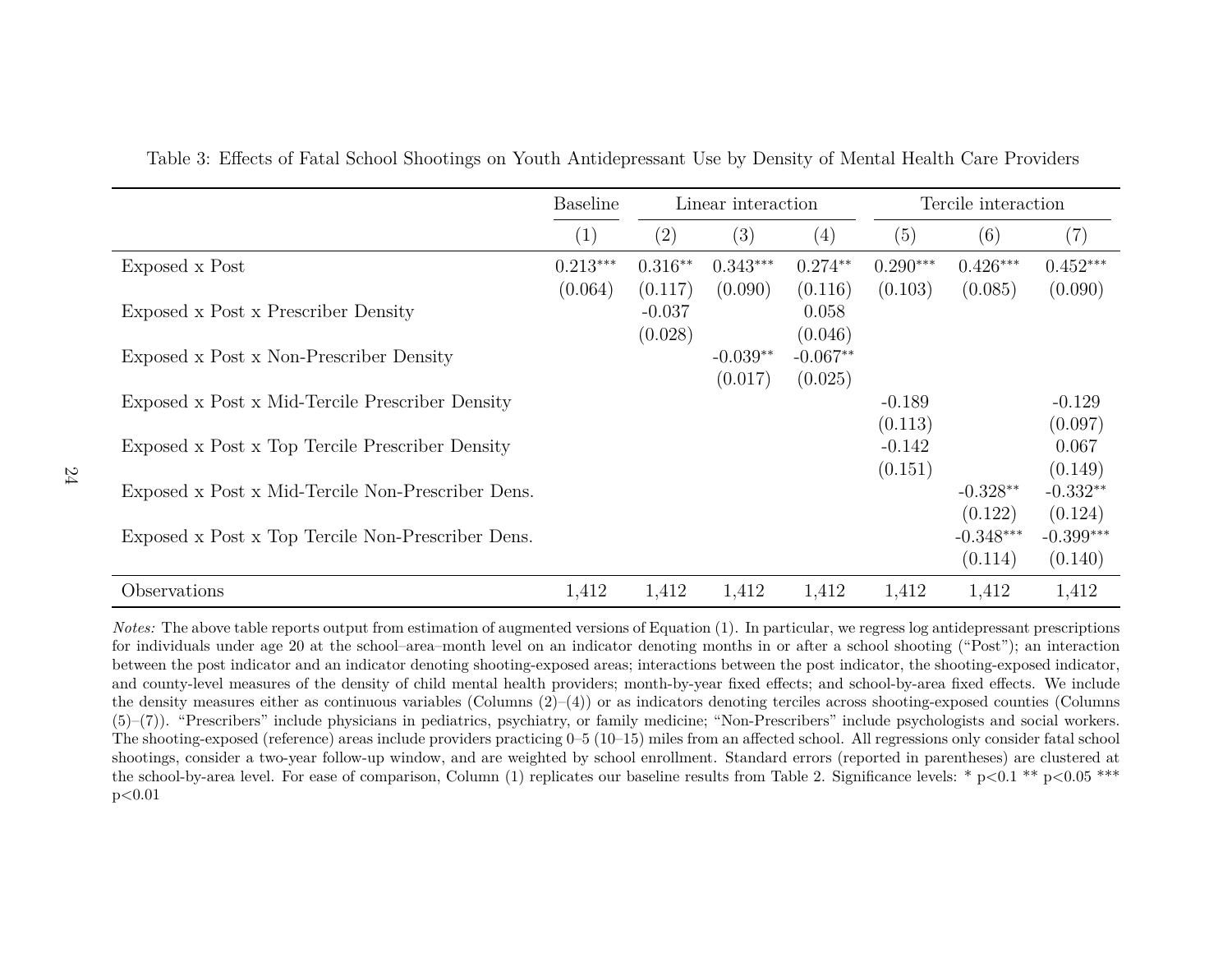## **ONLINE APPENDIX**

### **A Supplementary Figures**

<span id="page-26-0"></span>Figure A1: Shootings at U.S. Primary and Secondary Schools: April 1999–May 2018



*Notes:* The bars depict the number of school shootings at primary and secondary schools in the United States in each calendar year over the period April 1999–May 2018; the line depicts the cumulative number of students who were enrolled in schools that experienced shootings over this period. Our main analysis uses data on school shootings between January 2008 and April 2013. Source: *Washington Post* database on school shootings, downloaded on June 20, 2018.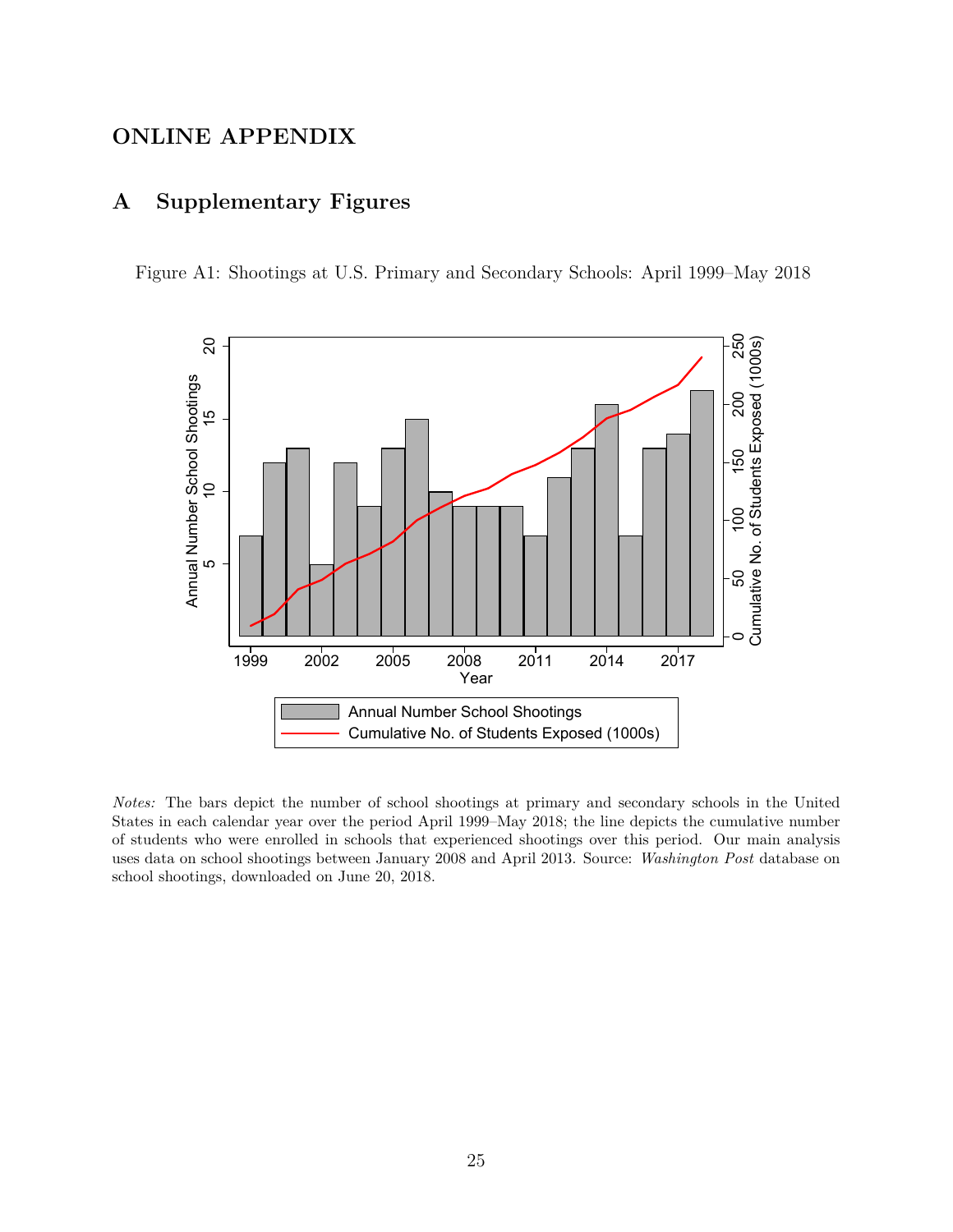<span id="page-27-0"></span>



(a) Fatal Shootings

*Notes:* The above figures present output from estimation of Equation [\(2\)](#page-9-0). In particular, we regress log antidepressant prescriptions for individuals under age 20 at the school–area–month level on quarterly event time indicators, quarterly event time indicators interacted with an indicator denoting shooting-exposed areas, month-by-year fixed effects, and school-by-area fixed effects. We run separate regressions for fatal (subfigure (a)) and non-fatal (subfigure (b)) school shootings. We plot the coefficients and 95% confidence intervals on the interactions between quarterly event time indicators and the indicator denoting shooting-exposed areas; these coefficients represent the percentage difference in the number of antidepressant prescriptions written to individuals under age 20 between the shooting-exposed and reference areas in each of the quarters surrounding a school shooting relative to the quarter before the shooting. The shooting-exposed (reference) areas include providers practicing 0–5 (10–15) miles from an affected school. All regressions are weighted by school enrollment, and standard errors are clustered at the school-by-area level.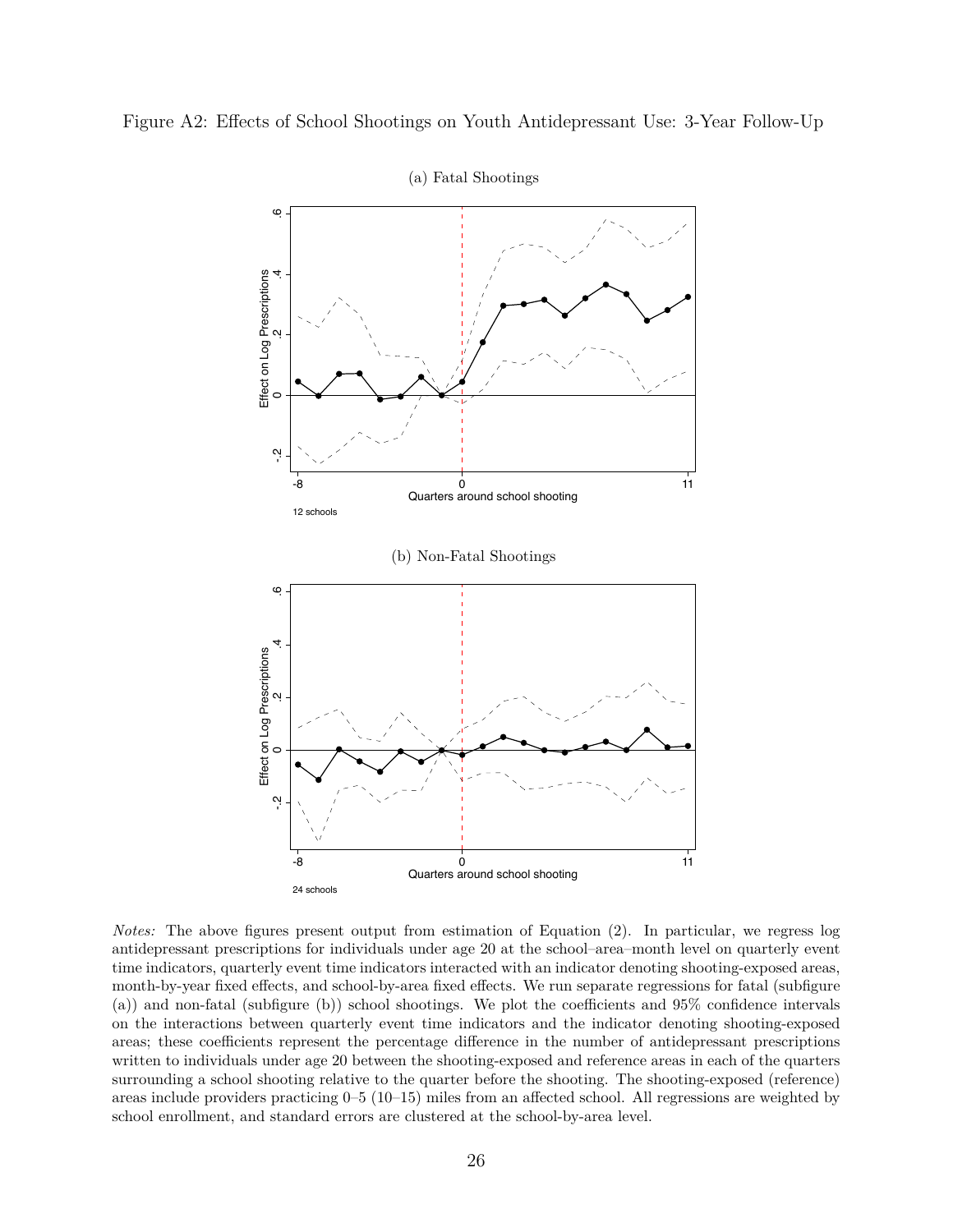<span id="page-28-0"></span>Figure A3: Sensitivity of Estimates to Varying the Radius Defining Shooting-Exposed Areas



*Notes:* Each subfigure presents output from estimation of nine separate versions of Equation [\(1\)](#page-8-0), in which we vary the definition of shooting-exposed areas to include providers located between 0–1 to 0–9 miles of an affected school. We hold the reference areas fixed at providers practicing 10–15 miles from an affected school in all specifications. We run these nine sets of regressions separately for fatal (subfigure (a)) and non-fatal (subfigure (b)) school shootings. We plot the coefficients and 95% confidence intervals on the interaction between the post indicator and the indicator denoting shooting-exposed areas; these coefficients represent the percentage difference in the post-shooting change in the number of antidepressant prescriptions written to individuals under age 20 between the shooting-exposed and reference areas.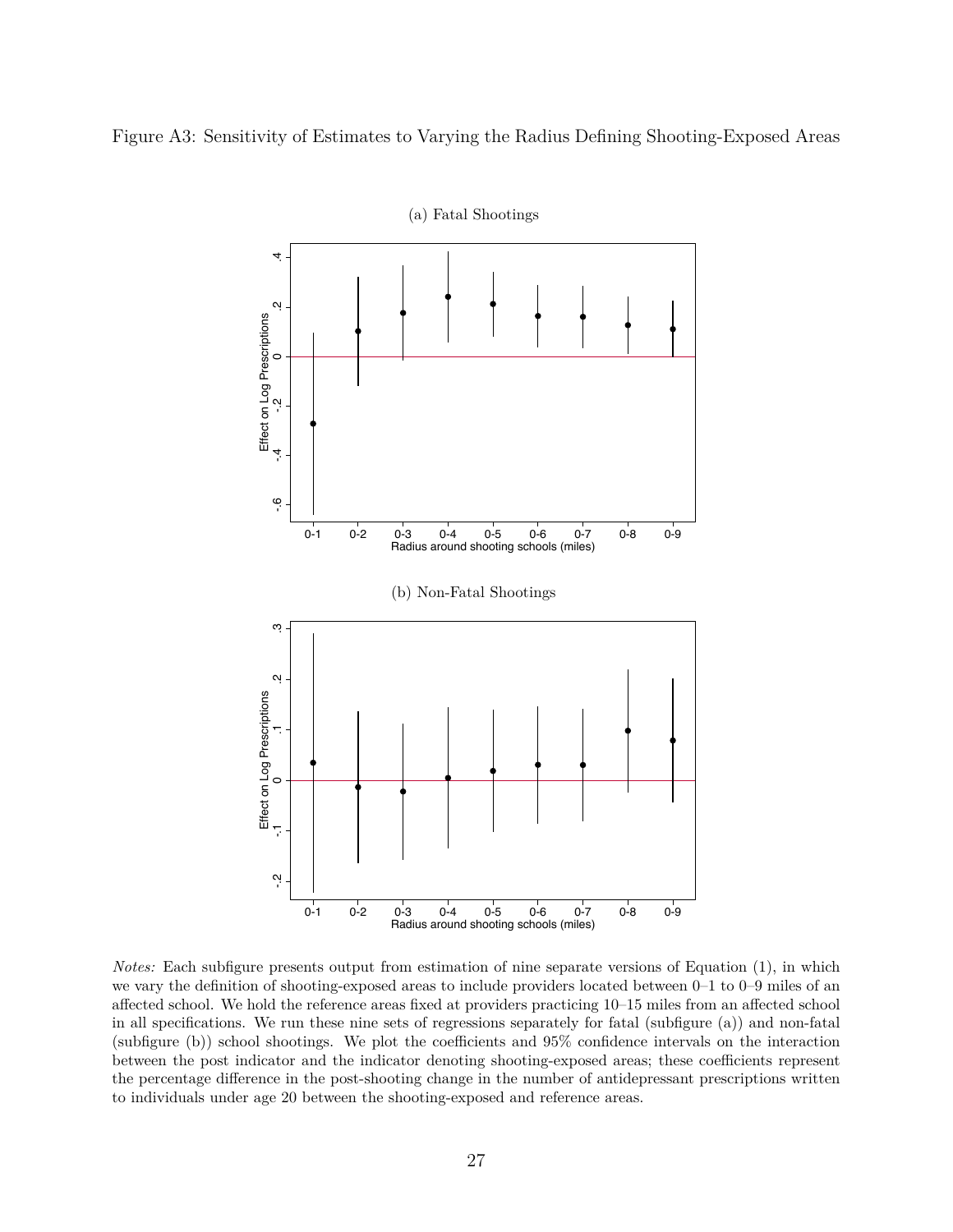<span id="page-29-0"></span>



*Notes:* The above figures present overlaid output from estimation of Equation [\(2\)](#page-9-0) and an event study analog of Equation [\(3\)](#page-12-0). The main difference between the two specifications is the reference area: while Equation [\(2\)](#page-9-0) compares log antidepressant prescriptions written by providers practicing 0–5 miles from a school that experienced a shooting to those written by providers practicing 10–15 miles away, Equation [\(3\)](#page-12-0) compares log antidepressant prescriptions written by providers practicing 0–5 miles from a school that experienced a shooting to those written by providers practicing 0–5 miles from observationally similar schools that did not experience a shooting. We run these alternative specifications separately for fatal (subfigure (a)) and non-fatal (subfigure (b)) school shootings. For each specification, we plot coefficients and 95% confidence intervals that represent the percentage difference in the post-shooting change in the number of antidepressant prescriptions written to individuals under age 20 between the shooting-exposed and reference areas. Details on how control schools are selected are provided in the text.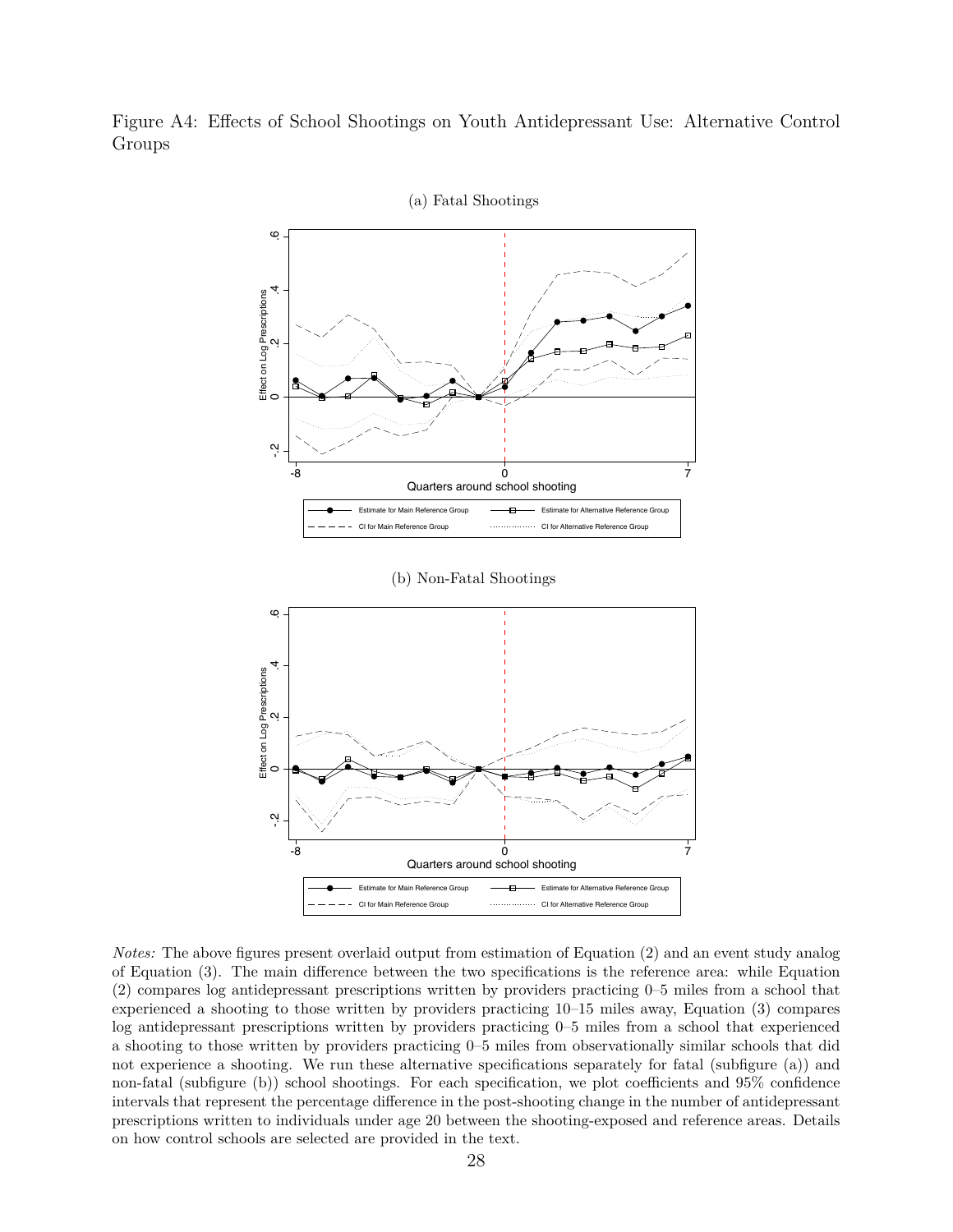<span id="page-30-0"></span>



*Notes:* The above figures present output from estimation of Equation [\(2\)](#page-9-0). In particular, we regress log opioid prescriptions for individuals under age 20 at the school–area–month level on quarterly event time indicators, quarterly event time indicators interacted with an indicator denoting shooting-exposed areas, month-byyear fixed effects, and school-by-area fixed effects. We run separate regressions for fatal (subfigure (a)) and non-fatal (subfigure (b)) school shootings. We plot the coefficients and 95% confidence intervals on the interactions between quarterly event time indicators and the indicator denoting shooting-exposed areas; these coefficients represent the percentage difference in the number of opioid prescriptions written to individuals under age 20 between the shooting-exposed and reference areas in each of the quarters surrounding a school shooting relative to the quarter before the shooting. The shooting-exposed (reference) areas include providers practicing 0–5 (10–15) miles from an affected school. All regressions are weighted by school enrollment, and standard errors are clustered at the school-by-area level.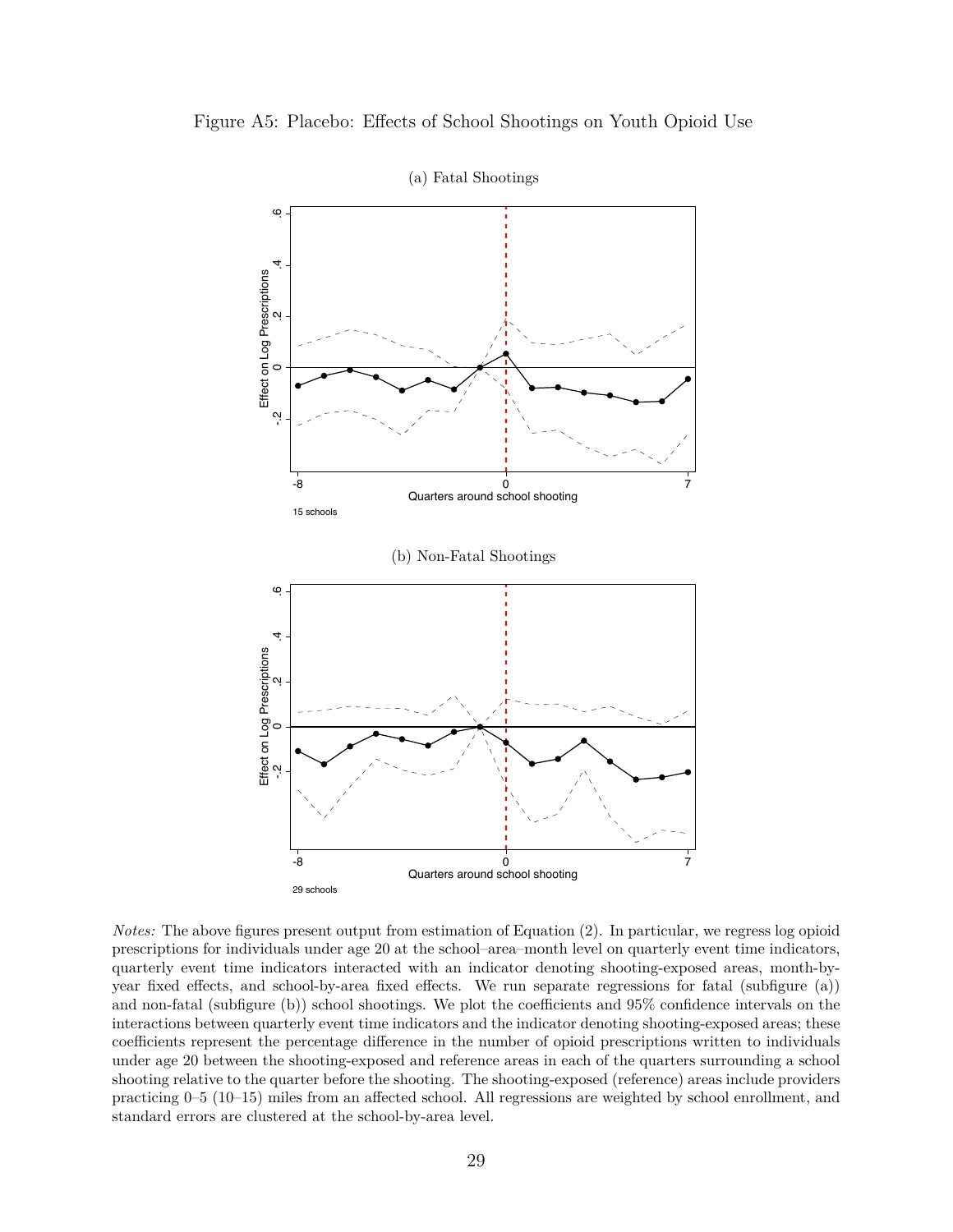<span id="page-31-0"></span>





*Notes:* The above figures present output from estimation of Equation [\(2\)](#page-9-0). In particular, we regress log antidepressant prescriptions for individuals aged 20 and older at the school–area–month level on quarterly event time indicators, quarterly event time indicators interacted with an indicator denoting shooting-exposed areas, month-by-year fixed effects, and school-by-area fixed effects. We run separate regressions for fatal (subfigure (a)) and non-fatal (subfigure (b)) school shootings. We plot the coefficients and 95% confidence intervals on the interactions between quarterly event time indicators and the indicator denoting shooting-exposed areas; these coefficients represent the percentage difference in the number of antidepressant prescriptions written to individuals aged 20 and older between the shooting-exposed and reference areas in each of the quarters surrounding a school shooting relative to the quarter before the shooting. The shooting-exposed (reference) areas include providers practicing 0–5 (10–15) miles from an affected school. All regressions are weighted by school enrollment, and standard errors are clustered at the school-by-area level.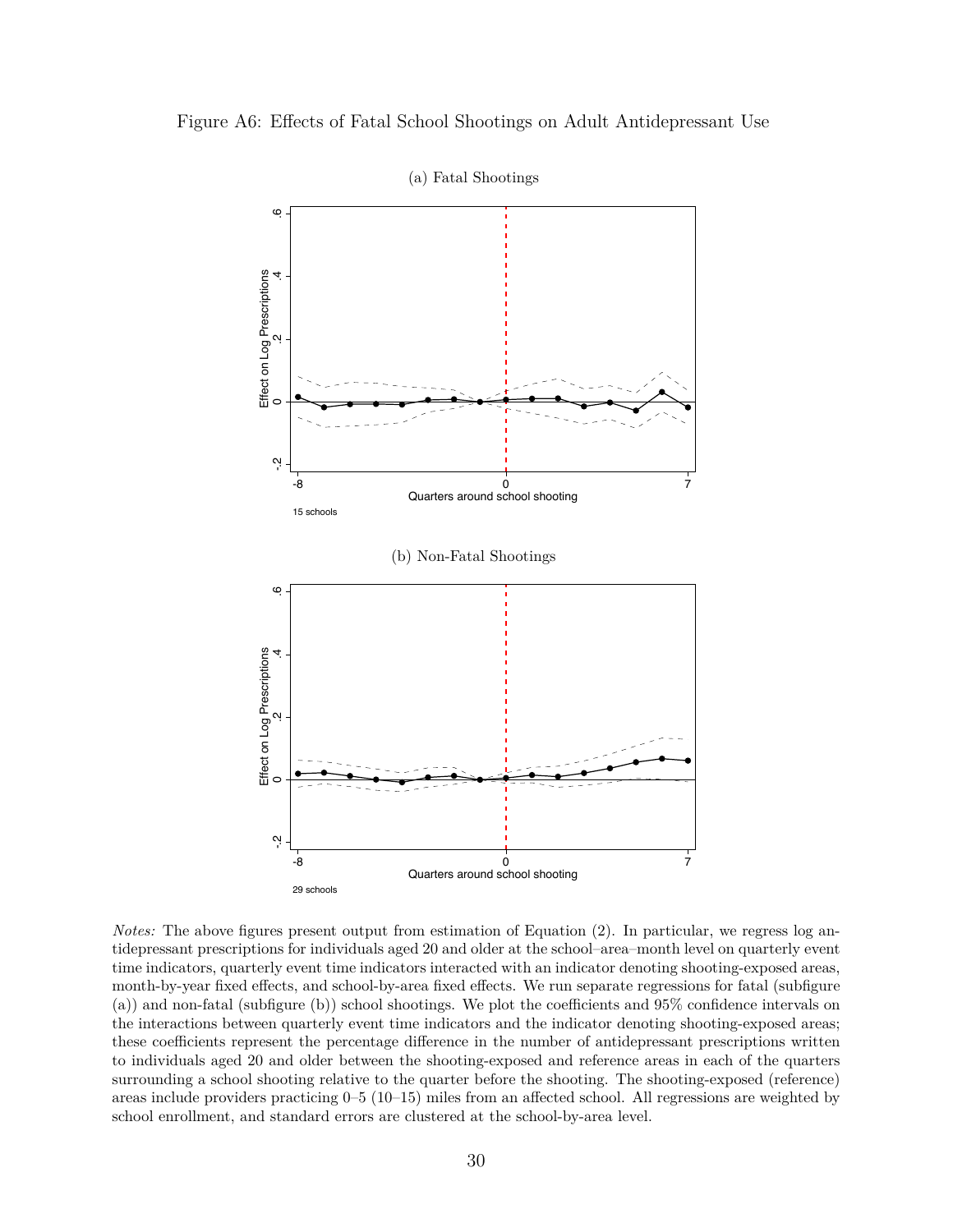

<span id="page-32-0"></span>

*Notes:* The above figure depicts the correlation between different measures of local provider density. The *x*-axis measures the county-level number of child mental health care providers who can prescribe medication (physicians in family medicine, pediatrics, and psychiatry) per 1,000 children aged 0–17 as reported by the CDC. The left *y*-axis measures the county-level number of child mental health care providers who traditionally cannot prescribe medication (psychologists and social workers) per 1,000 children aged 0–17 as reported by the CDC. The right *y*−axis measures the number of providers in the IQVIA data who prescribed at least one antidepressant to an individual under age 20 in 2010 in each school's shooting-exposed area per 1,000 individuals under age 20. The points represent deciles of schools in our main analysis grouped according to densities of prescribers from the CDC; the lines are linear fits of these points.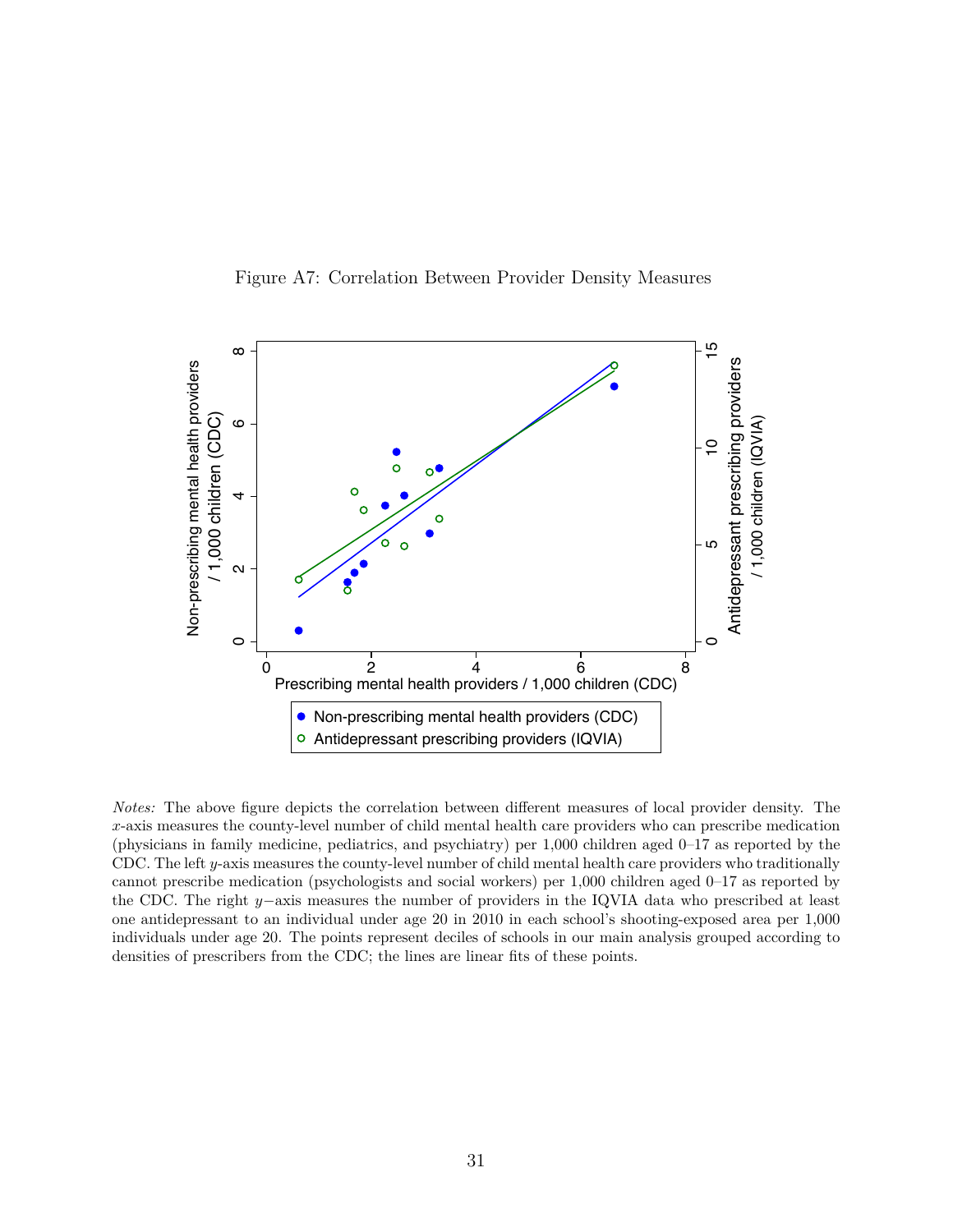<span id="page-33-1"></span><span id="page-33-0"></span>Figure A8: Effects of Fatal School Shootings on Youth Antidepressant Use by Density of Mental Health Care Providers



(a) Density of Prescribers

<span id="page-33-2"></span>*Notes:* The above figures present output from estimation of augmented versions of Equation [\(2\)](#page-9-0). In particular, we regress log antidepressant prescriptions for individuals under age 20 at the school–area–month level on quarterly event time indicators; quarterly event time indicators interacted with an indicator denoting shooting-exposed areas; interactions between quarterly event time indicators, the shooting-exposed indicator, and terciles of county-level measures of the density of child mental health providers; month-by-year fixed effects; and school-by-area fixed effects. We include the density measures separately for "Prescribers" (physicians in family medicine, pediatrics, and psychiatry per 1,000 children aged 0–17; subfigure (a)) and "Non-Prescribers" (psychologists and social workers per 1,000 children aged 0–17; subfigure (b)). We plot the coefficients and 95% confidence intervals on the interactions between quarterly event time indicators, the indicator denoting shooting-exposed areas, and terciles of county-level measures of child mental health provider densities; these coefficients represent the percentage difference in the number of antidepressant prescriptions written to individuals under age 20 between the shooting-exposed and reference areas in each of the quarters surrounding a school shooting relative to the quarter before the shooting. The shootingexposed (reference) areas include providers practicing 0–5 (10–15) miles from an affected school. All regressions are weighted by school enrollment, and standard errors are clustered at the school-by-area level.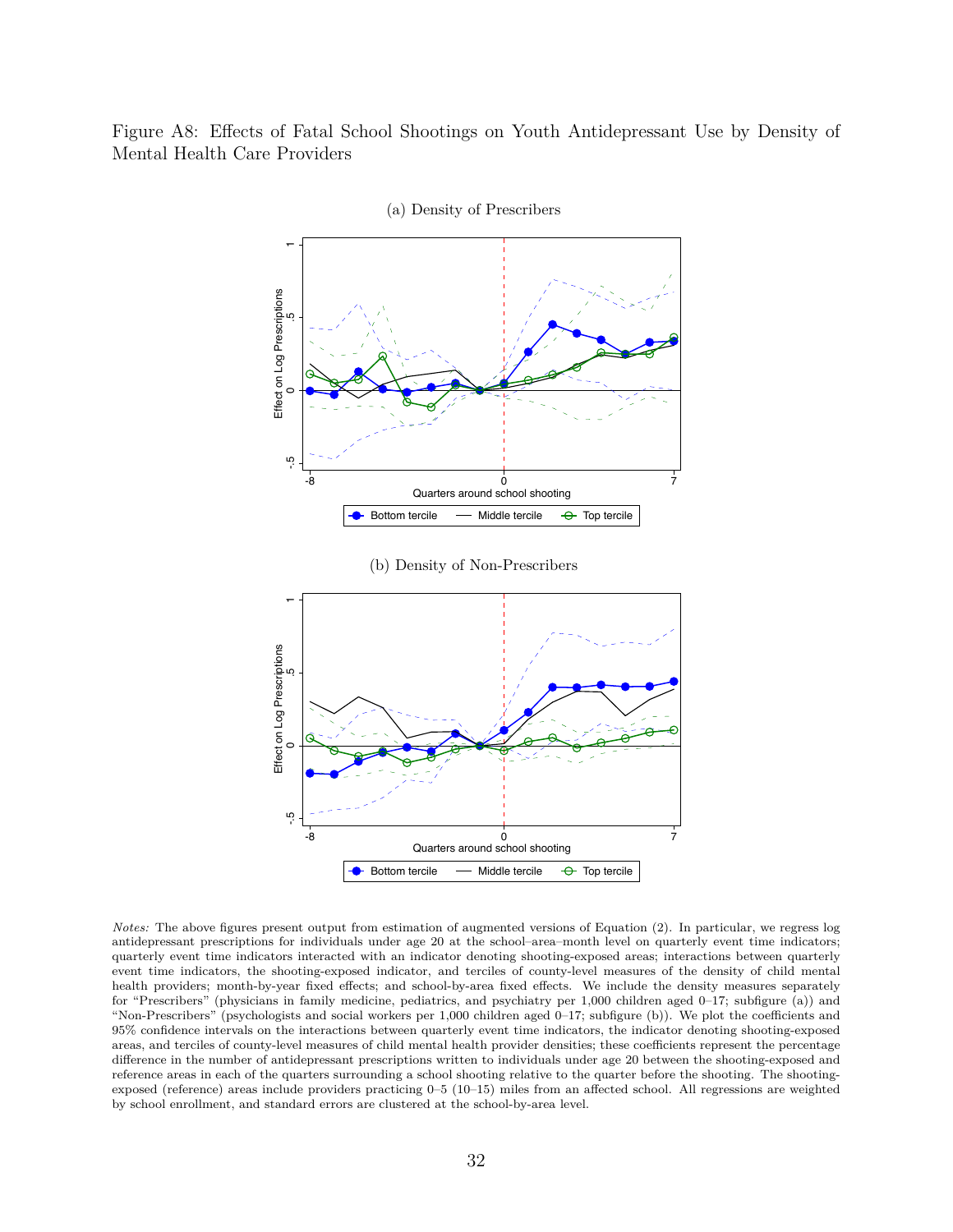# **B Supplementary Tables**

<span id="page-34-0"></span>

| School                                        | Date     | $#$ Killed       | #Injured         | Shooter Died? |
|-----------------------------------------------|----------|------------------|------------------|---------------|
| Alisal High School                            | Oct 2010 | 1                | $\boldsymbol{0}$ | No            |
| Apostolic Revival Center and Christian School | Jan 2013 | $\mathbf{1}$     | $\boldsymbol{0}$ | No            |
| Armin Jahr Elementary School                  | Feb 2012 | $\overline{0}$   | 1                | No            |
| Cape Fear High School                         | Oct 2011 | $\mathbf{0}$     | $\mathbf{1}$     | $\rm No$      |
| Carolina Forest High School                   | Oct 2009 | 1                | $\overline{0}$   | No            |
| Chardon High School                           | Feb 2012 | 3                | 3                | $\rm No$      |
| Crossroads Charter High School                | Jan 2008 | $\overline{0}$   | $\mathbf{1}$     | No            |
| Cummings Middle School                        | Jan 2012 | 1                | $\boldsymbol{0}$ | $\rm No$      |
| Deer Creek Middle School                      | Feb 2010 | $\overline{0}$   | $\overline{2}$   | No            |
| Dillard High School                           | Nov 2008 | 1                | $\boldsymbol{0}$ | $\rm No$      |
| Discovery Middle School                       | Feb 2010 | $\mathbf{1}$     | $\boldsymbol{0}$ | $\rm No$      |
| E.O. Green Junior High School                 | Feb 2008 | 1                | $\overline{0}$   | No            |
| Episcopal School of Jacksonville              | Mar 2012 | $\mathbf{1}$     | $\boldsymbol{0}$ | Yes           |
| Hamilton High School                          | Feb 2008 | $\overline{0}$   | 1                | No            |
| John Muir Elementary School                   | Feb 2009 | 0                | $\boldsymbol{0}$ | $\rm No$      |
| Kelly Elementary School                       | Oct 2010 | $\overline{0}$   | $\overline{2}$   | No            |
| La Salle High School                          | Apr 2013 | $\overline{0}$   | $\overline{0}$   | No            |
| Larose-Cut Off Middle School                  | May 2009 | $\overline{0}$   | $\boldsymbol{0}$ | Yes           |
| LeFlore High School                           | Mar 2012 | $\overline{0}$   | $\overline{0}$   | No            |
| Louisiana Schnell Elementary School           | Feb 2011 | 1                | $\boldsymbol{0}$ | $\rm No$      |
| Marinette High School                         | Nov 2010 | $\overline{0}$   | $\boldsymbol{0}$ | Yes           |
| Martinsville West Middle                      | Mar 2011 | $\overline{0}$   | $\mathbf 1$      | $\rm No$      |
| Mary Scroggs Elementary School                | May 2012 | $\mathbf 1$      | $\boldsymbol{0}$ | No            |
| Mattituck Junior-Senior High School           | Oct 2009 | $\overline{0}$   | $\mathbf{1}$     | No            |
| Millard South High School                     | Jan 2011 | 1                | $\overline{2}$   | Yes           |
| Mitchell High School                          | Feb 2008 | $\overline{0}$   | $\mathbf{1}$     | No            |
| Normal Community High School                  | Sep 2012 | $\boldsymbol{0}$ | $\boldsymbol{0}$ | No            |
| North Forest High School                      | Jan 2012 | $\boldsymbol{0}$ | $\mathbf{1}$     | $\rm No$      |
| Notre Dame Elementary School                  | Feb 2008 | $\overline{0}$   | $\mathbf{1}$     | Yes           |
| Perry Hall High School                        | Aug 2012 | $\mathbf{0}$     | $\mathbf 1$      | $\rm No$      |
| Price Middle School                           | Jan 2013 | $\overline{0}$   | $\mathbf{1}$     | No            |
| Ribault High School                           | Mar 2009 | $\overline{0}$   | $\boldsymbol{0}$ | $\rm No$      |
| Roosevelt High School                         | Apr 2008 | 1                | $\boldsymbol{0}$ | No            |
| Ross Elementary School                        | Apr 2011 | $\boldsymbol{0}$ | $\overline{2}$   | No            |
| Sandy Hook Elementary School                  | Dec 2012 | 26               | $\overline{2}$   | Yes           |
| Sheeler Charter High School                   | Apr 2011 | $\overline{0}$   | $\mathbf{1}$     | No            |
| Socastee High School                          | Sep 2010 | $\boldsymbol{0}$ | $\mathbf{1}$     | $\rm No$      |
| South Gate High School                        | May 2010 | $\overline{0}$   | $\mathbf{1}$     | No            |
| Stamford Academy                              | Sep 2009 | $\boldsymbol{0}$ | $\boldsymbol{0}$ | No            |
| Sullivan Central High School                  | Aug 2010 | $\mathbf{1}$     | $\overline{0}$   | No            |
| Taft Union High School                        | Jan 2013 | $\overline{0}$   | $\overline{2}$   | No            |
| Virginia Randolph Community High School       | Sep 2009 | $\overline{0}$   | $\boldsymbol{0}$ | $\rm No$      |
| Walpole Elementary School                     | Feb 2012 | $\overline{0}$   | $\boldsymbol{0}$ | No            |
| Woodrow Wilson High School                    | Apr 2010 | $\overline{0}$   | $\overline{0}$   | $\rm No$      |

Table A1: School Shootings in Main Analysis Sample

*Notes:* The above table lists the 44 shootings at U.S. primary and secondary schools included in our main analysis. We include schools that experienced their first shooting since April 1999 over our sample window (January 2008 to April 2013) and had at least one antidepressant prescription written by a provider within five miles of the school in each month in the two years surrounding the shooting. Source: *Washington Post* database on school shootings, downloaded on June 20, 2018.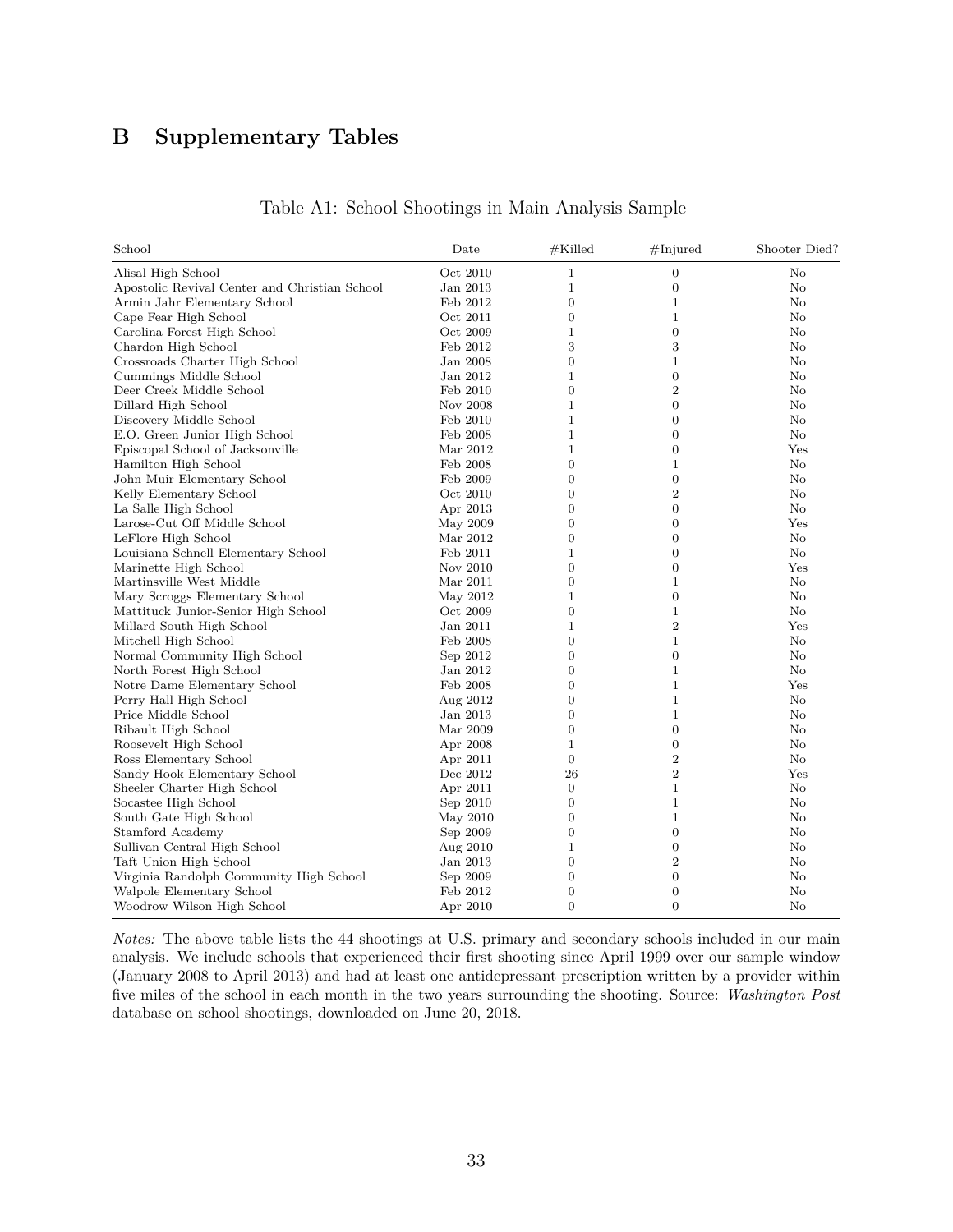<span id="page-35-0"></span>

| Dep Var: Indicator Denoting School Shooting   | Any<br>(1) |  | Fatal<br>(2)                                  | Non-Fatal<br>$\left( 3\right)$                                |         |
|-----------------------------------------------|------------|--|-----------------------------------------------|---------------------------------------------------------------|---------|
| Suburban                                      |            |  | $-0.474**$ (0.183) $-0.702**$ (0.218)         | 0.177                                                         | (0.356) |
| Town                                          | $-0.291$   |  | $(0.252)$ -0.261 $(0.284)$                    | $-0.332$                                                      | (0.546) |
| Rural                                         | $-0.485*$  |  | $(0.239)$ -0.738* $(0.294)$                   | 0.145                                                         | (0.440) |
| Per Pupil Expenditures (\$10,000s)            | $-0.022$   |  | $(0.450)$ -0.178 $(0.521)$                    | 0.410                                                         | (0.870) |
| Per Pupil Instructor Expenditures (\$10,000s) | $-1.370$   |  | $(0.884)$ -1.125 $(1.005)$ -2.235             |                                                               | (1.804) |
| District Socioeconomic Status                 | $-0.189$   |  | $(0.129)$ $-0.191$ $(0.152)$ $-0.165$         |                                                               | (0.245) |
| District 3rd-8th Academic Achievement (Mean)  | 0.231      |  | $(0.410)$ $0.537$ $(0.484)$ $-0.652$          |                                                               | (0.770) |
| District 3rd-8th Academic Achievement (Slope) | $-2.451$   |  | $(1.844)$ $-2.030$ $(2.108)$ $-4.503$         |                                                               | (3.699) |
| Total Enrollment (1000s)                      |            |  | $0.816**$ (0.085) $0.728**$ (0.100) $0.982**$ |                                                               | (0.127) |
| Private School                                |            |  |                                               | $-0.898**$ $(0.322)$ $-1.229**$ $(0.430)$ $-0.305$ $(0.499)$  |         |
| Share White Students                          |            |  |                                               | $-2.594**$ (0.606) $-2.912**$ (0.724) $-1.888*$ (1.076)       |         |
| <b>Share Black Students</b>                   |            |  |                                               | $0.015$ $(0.567)$ $0.179$ $(0.670)$ $-0.664$ $(1.054)$        |         |
| Share Hispanic Students                       |            |  |                                               | $-2.014**$ (0.616) $-2.190**$ (0.733) $-1.464$ (1.093)        |         |
| Share Asian Students                          |            |  |                                               | $-6.292**$ (1.840) $-5.213**$ (1.924) $-10.488*$ (4.707)      |         |
| Share Free/Reduced Price Lunch                |            |  |                                               | $-1.391**$ $(0.430)$ $-1.223*$ $(0.503)$ $-2.110**$ $(0.815)$ |         |
| High School Only                              |            |  |                                               | $1.424**$ (0.159) $1.614**$ (0.185) $0.962**$ (0.297)         |         |
| Constant                                      |            |  |                                               | $-3.581**$ (0.678) $-3.749**$ (0.796) $-5.099**$ (1.272)      |         |
| R-Squared                                     | 0.153      |  | 0.166                                         | 0.110                                                         |         |
| Number Schools                                | 117306     |  | 117250                                        | 117148                                                        |         |

Table A2: Predicting School Shootings

*Notes:* The above table reports output from logistic regressions of an indicator denoting whether a school experienced a school shooting since 1999 on a range of school and district-level characteristics. The sample includes all primary and secondary schools in the United States. We run separate regressions for all (Columns (1)), fatal (Column (2)), and non-fatal (Columns (3)) school shootings. Note that the race/ethnicity categories are not mutually exclusive. Standard errors are reported in parentheses. Significance levels: \* p*<*0.1 \*\* p*<*0.05 \*\*\* p*<*0.01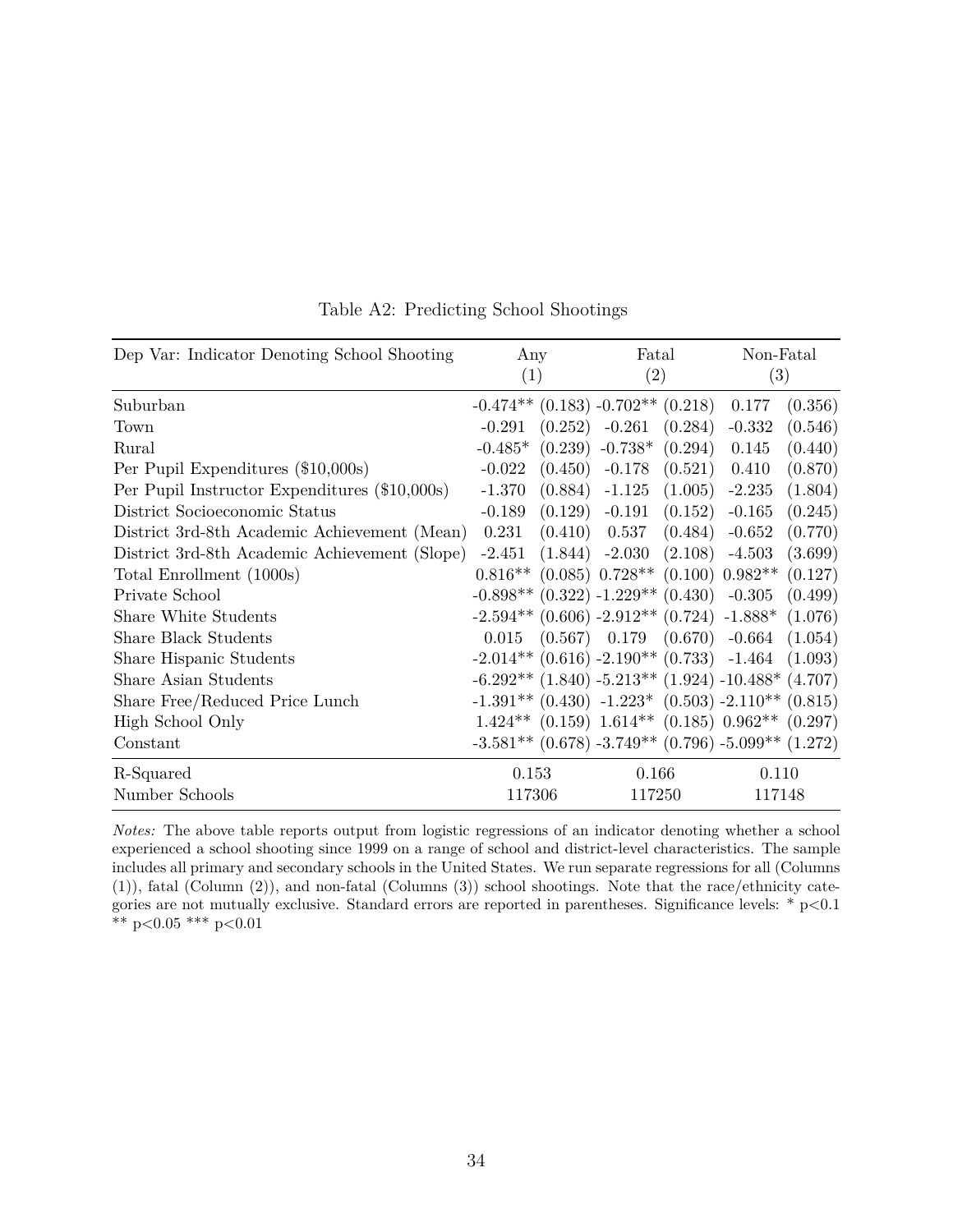Fatal Shootings Non-Fatal Shootings 2-Year 3-Year 2-Year 3-Year  $(1)$   $(2)$   $(3)$   $(4)$ Post 0.154<sup>∗∗∗</sup> 0.165<sup>∗∗∗</sup> -0.0145 0.00192  $(0.0450)$   $(0.0449)$   $(0.0521)$   $(0.0461)$ Number of Schools 114 112 129 124 Observations 11643 11547 12326 12086

<span id="page-36-0"></span>Table A3: Effects of School Shootings on Youth Antidepressant Use: Alternative Control Groups

*Notes:* The above table reports output from estimation of Equation [\(3\)](#page-12-0). In particular, we regress log monthly antidepressant prescriptions written for individuals under age 20 by providers practicing 0–5 miles from a school on an indicator denoting months in or after a school shooting (set to zero for all observations from control schools), month-by-year fixed effects, and school fixed effects. The sample includes schools that experienced a school shooting and observationally similar schools that did not experience a shooting; see the text for more information on how control schools are selected. We run separate regressions for fatal (Columns (1) and (2)) and non-fatal (Columns (3) and (4)) school shootings and include either a two-year (Columns (1) and (3)) or three-year (Columns (2) and (4)) follow-up window. The reported coefficient in each column represents the percentage difference in the post-shooting change in the number of antidepressant prescriptions written to individuals under age 20 by providers practicing 0–5 miles from shooting-exposed and control schools. All regressions are weighted by school enrollment, and standard errors (reported in parentheses) are clustered by school. Significance levels: \* p*<*0.1 \*\* p*<*0.05 \*\*\* p*<*0.01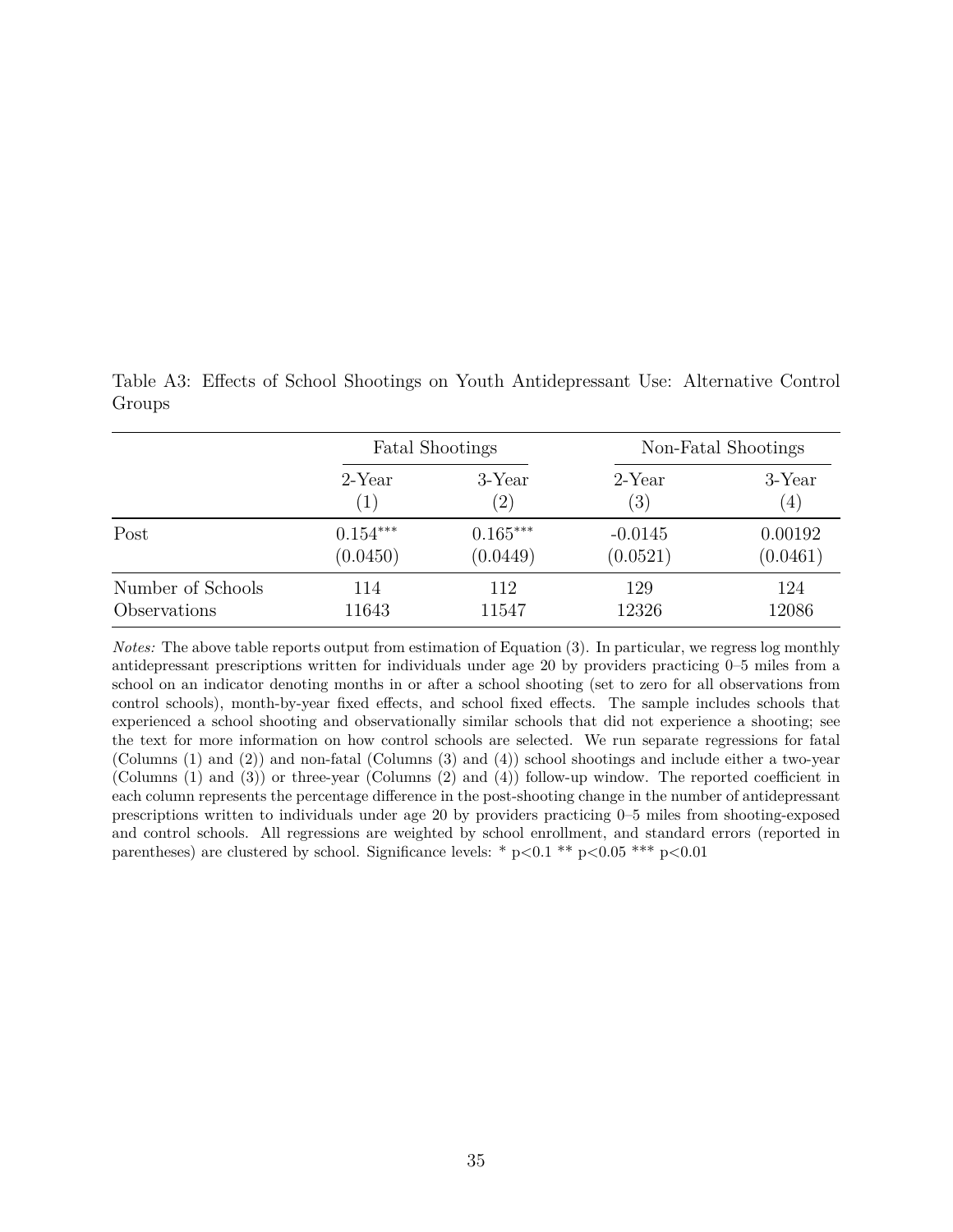|                                                                 | Main                  | No AL                 | No CA                 | No CT                 | No FL                 | No NE                 | No NC                 | No OH                 | No SC                 | No TN                 | No TX                 |
|-----------------------------------------------------------------|-----------------------|-----------------------|-----------------------|-----------------------|-----------------------|-----------------------|-----------------------|-----------------------|-----------------------|-----------------------|-----------------------|
| A. Two-Year Follow-Up Window                                    |                       |                       |                       |                       |                       |                       |                       |                       |                       |                       |                       |
| Shooting-Exp.<br>x Post                                         | $0.213***$<br>(0.064) | $0.213***$<br>(0.068) | $0.267***$<br>(0.079) | $0.221***$<br>(0.065) | $0.211***$<br>(0.075) | $0.236***$<br>(0.069) | $0.223***$<br>(0.065) | $0.214***$<br>(0.068) | $0.164***$<br>(0.056) | $0.196***$<br>(0.065) | $0.196***$<br>(0.063) |
| Observations                                                    | 1,412                 | 1,316                 | 1,028                 | 1,316                 | 1,124                 | 1,316                 | 1,316                 | 1,316                 | 1,316                 | 1,316                 | 1,344                 |
| B. Three-Year Follow-Up Window                                  |                       |                       |                       |                       |                       |                       |                       |                       |                       |                       |                       |
| Shooting-Exp.<br>x Post                                         | $0.245***$<br>(0.078) | $0.246***$<br>(0.083) | $0.352***$<br>(0.079) | $0.245***$<br>(0.078) | $0.249**$<br>(0.093)  | $0.262***$<br>(0.088) | $0.245***$<br>(0.078) | $0.244***$<br>(0.083) | $0.189**$<br>(0.071)  | $0.223**$<br>(0.081)  | $0.228***$<br>(0.078) |
| Observations                                                    | 1,410                 | 1,290                 | 930                   | 1,410                 | 1,170                 | 1,290                 | 1,410                 | 1,290                 | 1,290                 | 1,290                 | 1,320                 |
| C. Two-Year Follow-Up Window, Heterogeneity by Provider Density |                       |                       |                       |                       |                       |                       |                       |                       |                       |                       |                       |
| Exposed x Post                                                  | $0.27**$<br>(0.12)    | $0.27**$<br>(0.12)    | $0.38***$<br>(0.14)   | $0.28**$<br>(0.12)    | $0.25*$<br>(0.13)     | $0.28**$<br>(0.11)    | $0.67***$<br>(0.19)   | $0.27**$<br>(0.12)    | $0.19*$<br>(0.11)     | $0.30**$<br>(0.13)    | $0.23**$<br>(0.11)    |
| Exposed x Post x                                                | 0.06                  | 0.07                  | 0.03                  | 0.05                  | 0.07                  | 0.07                  | 0.02                  | 0.06                  | 0.06                  | 0.02                  | 0.07                  |
| <b>Prescriber Density</b>                                       | (0.05)                | (0.04)                | (0.05)                | (0.05)                | (0.05)                | (0.04)                | (0.06)                | (0.05)                | (0.04)                | (0.08)                | (0.04)                |
| Exposed x Post x                                                | $-0.07**$             | $-0.07***$            | $-0.05**$             | $-0.06**$             | $-0.07***$            | $-0.07***$            | $-0.18***$            | $-0.07**$             | $-0.06**$             | $-0.05$               | $-0.07***$            |
| Non-Prescriber Dens.                                            | (0.03)                | (0.03)                | (0.02)                | (0.03)                | (0.02)                | (0.02)                | (0.05)                | (0.03)                | (0.02)                | (0.04)                | (0.02)                |
| Observations                                                    | 1,412                 | 1,316                 | 1,028                 | 1,316                 | 1,124                 | 1,316                 | 1,316                 | 1,316                 | 1,316                 | 1,316                 | 1,344                 |

Table A4: Effects of Fatal School Shootings on Youth Antidepressant Use: "Leave-One-Out" Robustness

<span id="page-37-0"></span>*Notes:* The above table reports output from estimation of Equation ([1\)](#page-8-1) (Panels <sup>A</sup> and B) and augmented versions of Equation ([1\)](#page-8-1) (Panel C). Column (1) reports our baseline coefficients; the subsequent columns show how the coefficients change when we drop each state included in our analysis. In Panel A, we use <sup>a</sup> two-year follow-up window; in Panel B, we use <sup>a</sup> three-year follow-up window. Panel C uses <sup>a</sup> two-year follow-up window and includes interactions with the density of prescribing and non-prescribing mental health care providers. See the notes under Tables [2](#page-24-1) and [3](#page-25-1) for moredetails on each specification. Significance levels: \* <sup>p</sup>*<sup>&</sup>lt;*0.1 \*\* <sup>p</sup>*<sup>&</sup>lt;*0.05 \*\*\* <sup>p</sup>*<*0.01